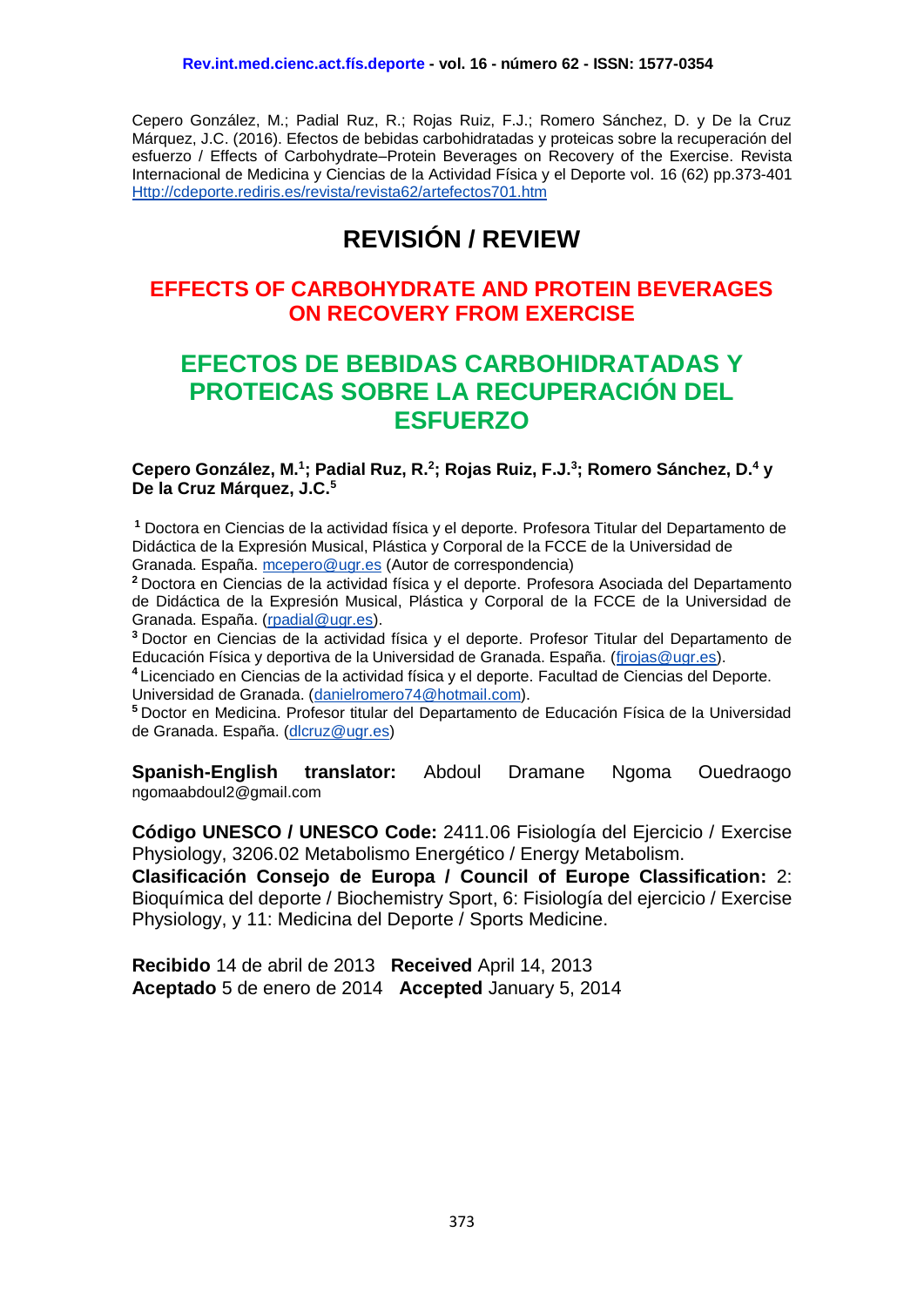# **ABSTRACT**

This manuscript undertakes a review of the effects resulting from the intake of proteins and/or amino acids administered in carbohydrate drinks as well as whey protein and casein protein on recovery and the parameters of muscle damage during prolonged resistance exercise. The research was conducted in April 2013 in the databases of ISI Web of Knowledge, SCOPUS, PubMed, Medline, SportDiscus, and databases on Spanish networks CINDOC CTI-CSIC, RESH, DICE, and DIALNET crossing the descriptors "Exercise", "Resistance training" and "Recovery" with the terms "Ergogenic Beverage", "Casein Protein" and "Whey Protein". The most popular nutritional strategies are based on a carbohydrate beverage which combines different protein sources on prolonged exercise tests similar to those found in both team and individual sports with contrastive results.

**KEY WORDS:** Ergogenic Beverage, Recovery, Casein Protein, Whey Protein.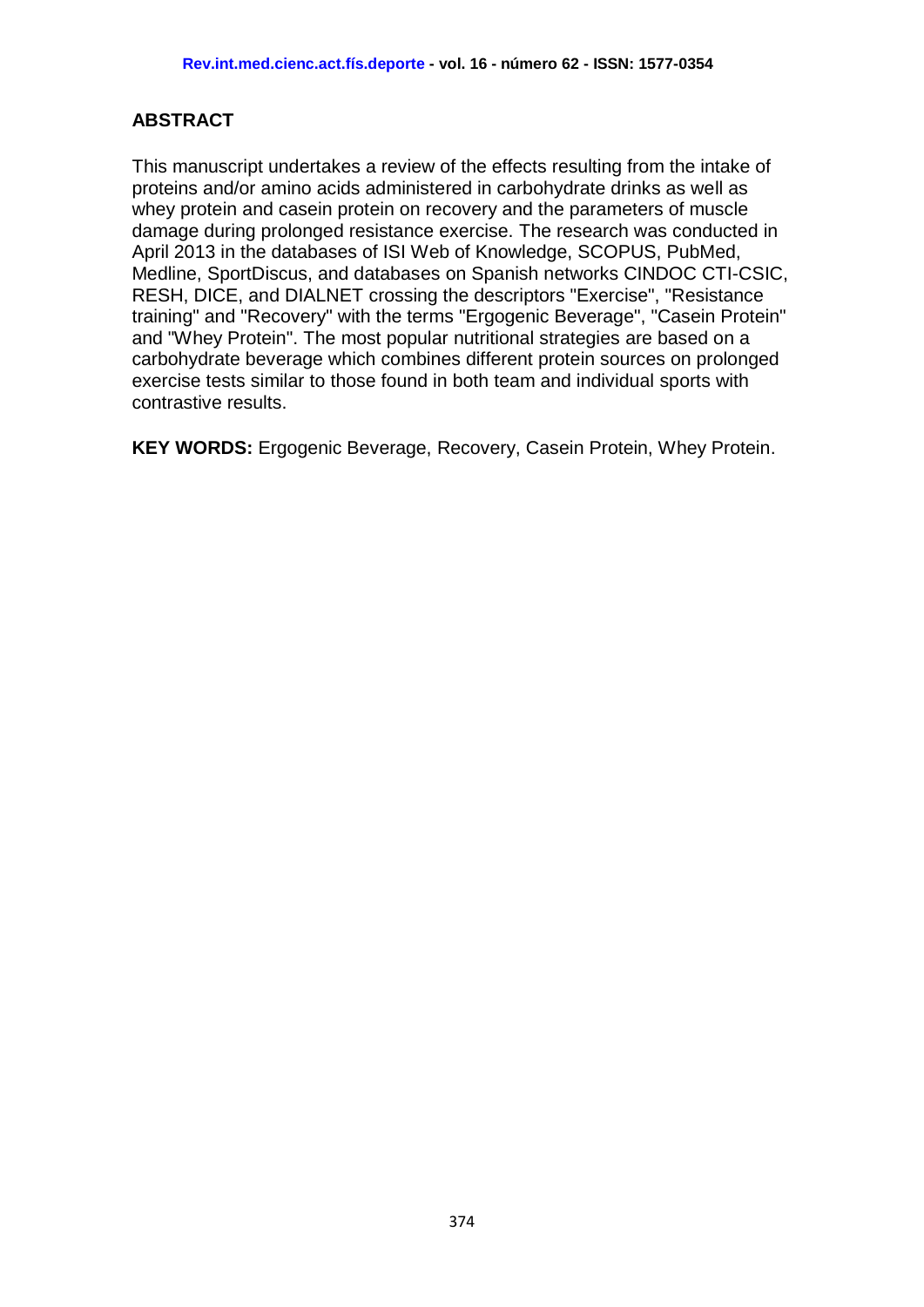### **RESUMEN**

Este artículo aporta una revisión del efecto de la coingesta de proteínas y/o aminoácidos administrados en bebidas carbohidratadas, la proteína de suero de leche y proteína caseína, sobre la recuperación y los parámetros del daño muscular en ejercicios de larga duración. La búsqueda se ha realizado en abril de 2013 en las bases de datos del ISI Web of Knowledge, SCOPUS, Sport Discuss, PubMed, Medline, Sportdiscus, y en las bases de datos CINDOC en las redes CTI-CSIC, RESH, DICE y DIALNET cruzando los descriptores "Exercise", "Resistance training" y "Recovery" con los términos "Ergogenic beverage", "Casein Protein" y "Whey Protein". La estrategia nutricional más respaldada es la ingesta de un preparado líquido carbohidratado en donde se combinan proteínas de diferentes fuentes sobre pruebas de esfuerzos prolongados similares a la competición tanto en deportes individuales como en colectivos, con resultados discrepantes.

**PALABRAS CLAVES:** Bebida ergogénica, recuperación, proteína caseína, proteína de suero de leche.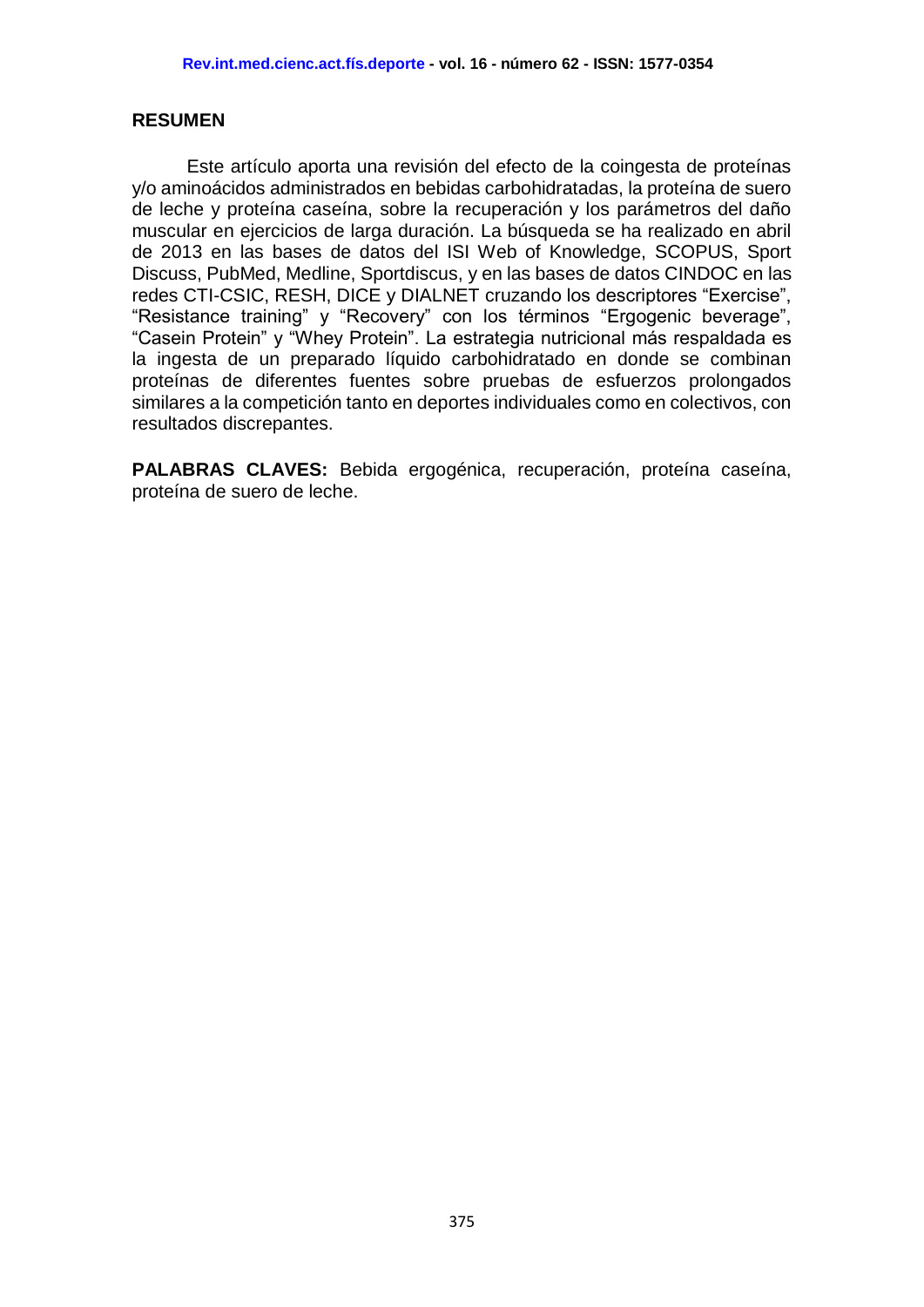## **1. INTRODUCTION**

There is an increase of the plasma free fatty acid levels during prolonged exercise and all those situations where the deposition of glycogen is very low because fats are in such circumstances responsible for the supply of most of the energy. There is also an increased use of the branched-chain amino acids by muscles as sources of energy to the extent that their concentration in the bloodstream decreases.

The intake of nutrients following a strenuous exercise session affects the anabolic processes irrespective of the type of exercise. Proteins and carbohydrates are of paramount importance since these two macronutrients represent different functions as anabolic agents. There is no doubt that proteins and the capture of amino acids resulting from the ingestion are necessary in order to achieve positive protein/nitrogen balance whereas the intake of carbohydrates during recovery is considered as the most important means for the restoration of glycogen after strenuous exercise (Jeukendrup and Jentjens, 2000; Saunders, Kane and Todd, 2004; Van Loon, et al. 2000ab).

There are various factors that play an important role in the efficiency of protein and carbohydrates on the glycogen synthesis after exercise, so the inappropriate ingestion of these factors may undermine the capacity to reach an anabolic state. The evidence provided about the ingestion before and after the exercise clearly denote the importance of these two macronutrients as regards nutrition and anabolism after the exercise (Betts, and cols. 2007; Poole, et al. 2010).

Although most athletes may satisfy their nutritional needs before and/or after the exercise, prolonged activities require a nutritional supply during the exercise. Resistance exercises demand the use of a higher amount of energy, which leads to significant increases in the consumption of carbohydrates and fat oxidation. Additionally, there may be considerable losses of liquids and electrolytes due to sweating especially during prolonged exercise in a hot environment. Subsequently, the inappropriate intake of liquids and nutrients during the performance of the resistance exercise may result in dehydration, hyponatremic hyperhydration, glycogen depletion, hypoglycemia and central fatigue. Moreover, the nutritional deficiencies during a prolonged activity may undermine the capacity of a quick recovery after the exercise, which may affect performance later (Betts et al. 2007; Jentjens and Jeukendrup, 2003; Saunders, 2007).

Several studies have been conducted into the issue of nutritional needs in an attempt to clarify the points raised above, which have led to two nutritional strategies that provide positive effects for resistance athletes:

1) Carbohydrate consumption. There is a clear general consensus in the bibliography on the benefit of carbohydrate intake during prolonged exercise (2 hours or over) that almost always delays the start of fatigue and improves performance such as in activities of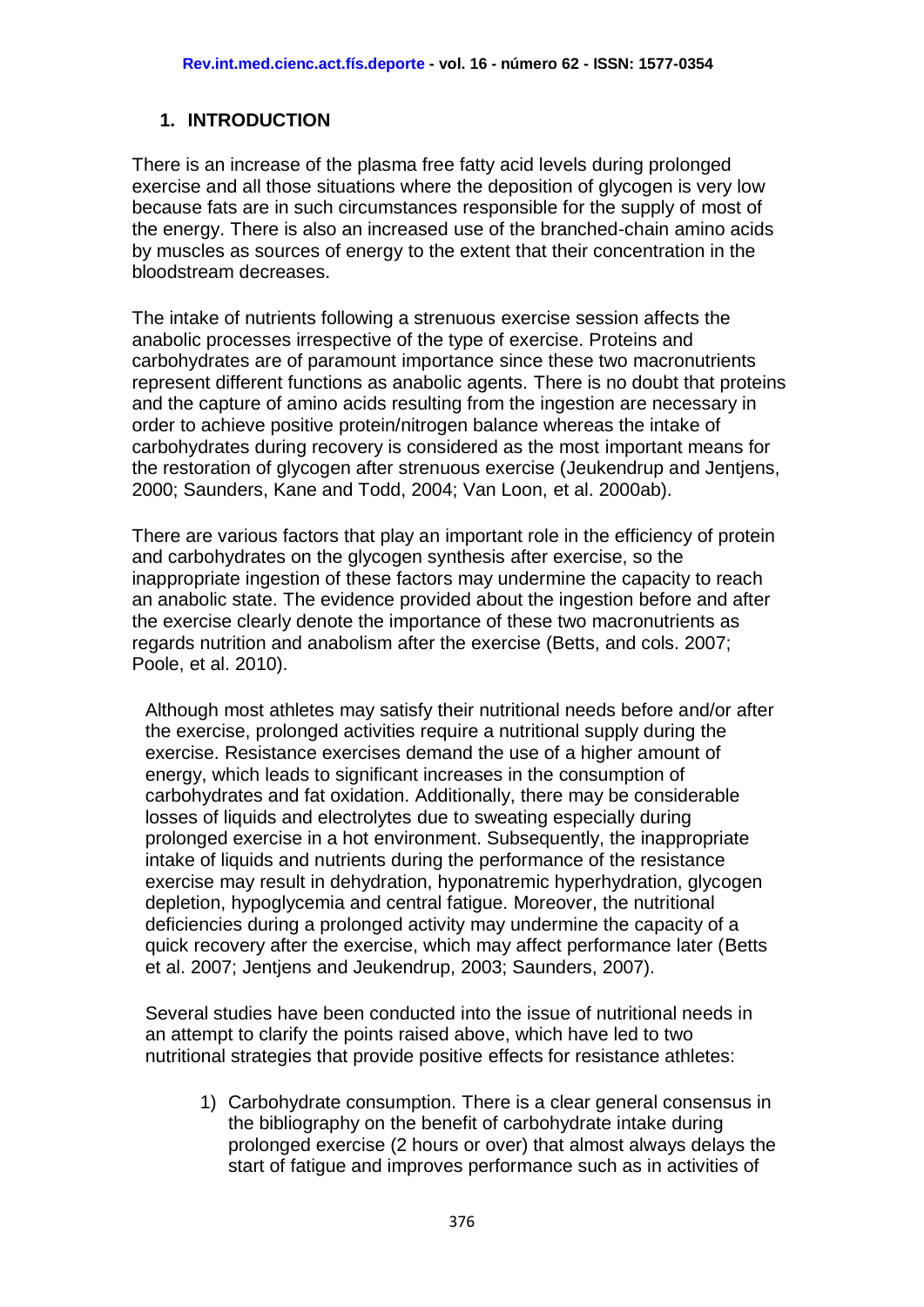short duration but higher intensity. For instance, continuous exercise that lasts for about 1 hour and high intensity intermittent exercise (Jeukendrup, 2007). The effects of post-exercise consumption of high-molecular-weight versus low-molecularweight carbohydrate solutions on recovery following high-intensity interval training seem to be insignificant (McGlory and Morton, 2010).

2) Ingestion of carbohydrate and protein beverages (CHO + P): This strategy is the real concern of this revision as it is being used more regularly by athletes to improve performance in resistance exercises and since it reduces the signs of muscle damage and also improves recovery after the exercise, but there are significant methodological differences between the different references.

Some studies reveal the effect of the addition of proteins and/or amino acids in carbohydrate sports drinks on physical performance (table 1). Most of them show an improvement related to that addition (Betts et al., 2007; Burke, 1999; Fogt and Ivy, 2000; Ivy, et al. 2003; Moore et al., 2007; Niles et al., 2001; Ready, Seifert and Burke, 1999; Saunders et al., 2009, 2006; Saunders, Luden and Herrick, 2007; Saunders, Kane, and Todd, 2004; Schedl, Muaghan, and Gisolfi 1994; Williams, Ivy and Raven, 1999; Williams, et al., 2003; Zawadzki, Yaspelkis and Ivy, 1992) whereas others do not show any difference between the protein and/or amino acid plus carbohydrate supplementation in contrast with those who only use carbohydrates (Anderson, 2001; Breen, et al. 2010; Cepero et al., 2009, 2010; Davis, Welsh and Alerson, 2000; Gasier and Olson, 2010; Osterberg, Zachwieja and Smith, 2008; Romano-Ely et al. 2006; Skillen et al., 2008; Tonne and Betts, 2010; Van Essen and Gibala, 2006; Valentine et al., 2008; Van Hall, et al. 1995).

Neither have we noticed improvements in muscle injuries induced by exercise through the ingestion of carbohydrate drinks with added proteins (Green, et al. 2008) even though they do restrict the perception of pain after exhaustive aerobic exercise (McBrier et al. 2010) and stimulate the synthesis of skeletal muscle protein if they are ingested during the recovery from resistance exercise (Howarth, et al. 2009).

| OIT THE DEITUITIRITUE III TESISTRITUE. |                                                   |                                |                     |                          |                                 |             |
|----------------------------------------|---------------------------------------------------|--------------------------------|---------------------|--------------------------|---------------------------------|-------------|
| <b>Study</b>                           | Liguid<br>(ml/h)                                  | <b>Drink</b>                   | <b>CHO</b><br>(g/h) | <b>Proteins</b><br>gr/l) | of<br><b>Type</b><br>protein    | Meani<br>ng |
| Cepero<br>et<br>al.<br>(2010)          | 1000                                              | <b>CHO</b><br>CHO+CP<br>CHO+WP | 9%<br>7%<br>7%      | 0<br>2%<br>2%            | Casein protein<br>Whey protein. | <b>No</b>   |
| and Olson<br>Gasier<br>(2010)          | 600 ml in 5<br>doses<br>in<br>3000<br>ml<br>total | CHO<br>CHO+WP                  | 8.9%<br>1.81%       | 0<br>7,22%               | Whey protein.                   | No.         |
| <b>Betts</b><br>Tonne<br>and<br>(2010) | $1053$ ml + 75<br>ml                              | CHO<br>CHO+P                   | 95<br>$72 + 5$      | 0<br>$22 + -2$           | Whey protein                    | No.         |
| Cepero et al.                          | 1000                                              | CHO                            | 9%                  | 0                        | Casein protein                  | No          |

| <b>Table 1.</b> Comparison of the characteristics of the drinks in representative research |                                   |  |  |
|--------------------------------------------------------------------------------------------|-----------------------------------|--|--|
|                                                                                            | on the performance in resistance. |  |  |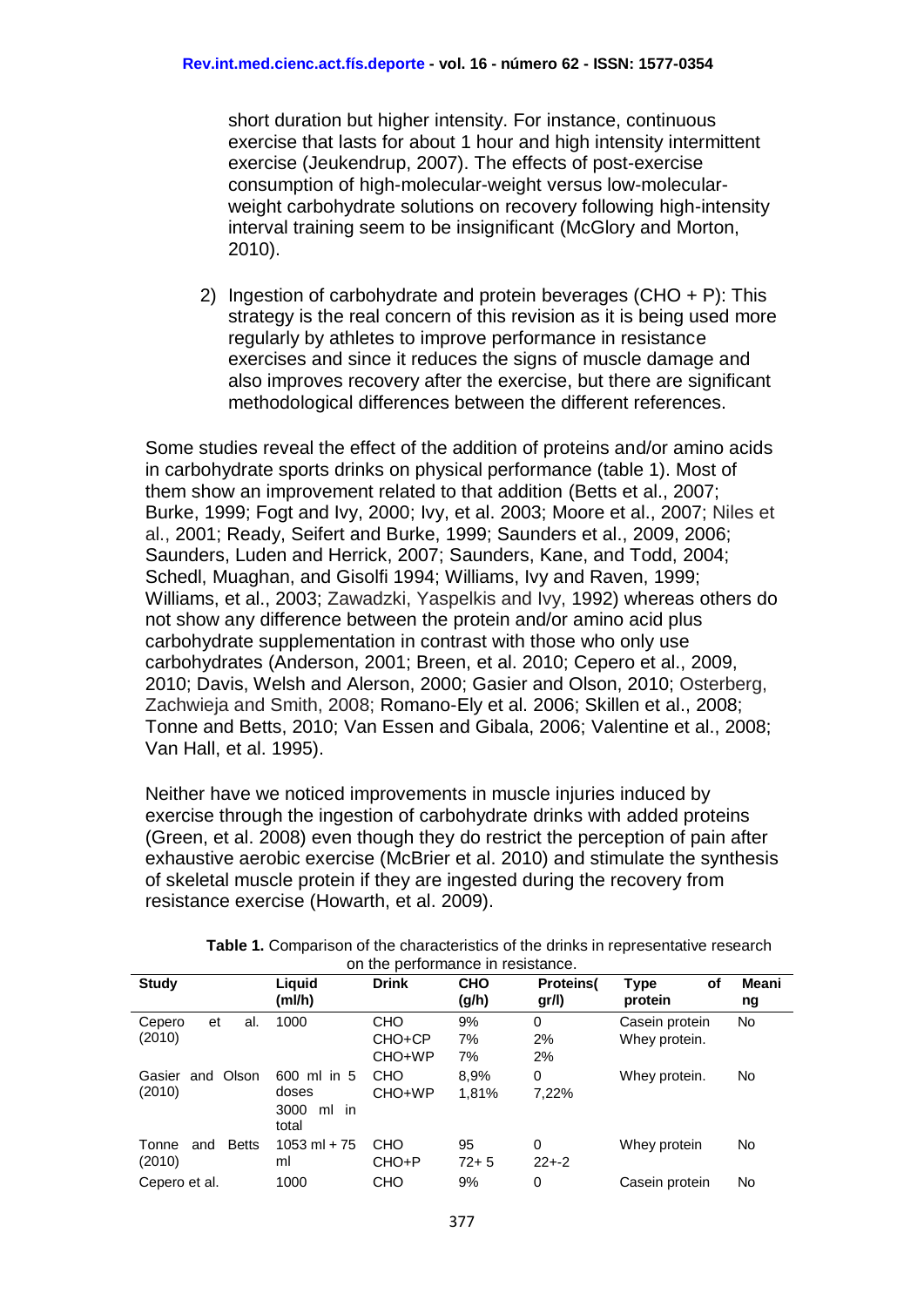#### **Rev.int.med.cienc.act.fís.deporte - vol. 16 - número 62 - ISSN: 1577-0354**

| (2009)                                             |                                                          | CHO+P                              | 7%                           | 2%                        |                                                   |                            |
|----------------------------------------------------|----------------------------------------------------------|------------------------------------|------------------------------|---------------------------|---------------------------------------------------|----------------------------|
| Saunders<br>et<br>al.<br>(2009)                    | 200 ml every<br>5<br>$Km+150$<br>after<br>ml<br>exercise | <b>CHO</b><br>CHO+P                | 60<br>60                     | 0<br>14,4                 | Hydrolyzed<br>casein protein.                     | Yes in<br>the last<br>5km. |
| Osterberg<br>et<br>al.<br>(2008)                   | 250 ml each<br>15 minutes.                               | <b>CHO</b><br>CHO+P                |                              |                           |                                                   | <b>No</b>                  |
| Skillen et al. (2008)                              | 1500 (500 ml<br>before,<br>during<br>and<br>after)       | CHO<br>CHO+AA                      | 23<br>(4,6%)<br>18<br>(3,6%) | 0<br>5(1%)                | Leucine, valine,<br>isoleucine<br>and<br>arginine | No                         |
| Valentine<br>al.<br>et<br>(2008)                   | 250 ml each<br>15 minutes.                               | <b>CHO</b><br>CHO+CH<br>O<br>CHO+P | 7,75%<br>9,69%<br>7,75%      | 0<br>0<br>1,94%           | Concentrated<br>whey                              | <b>No</b>                  |
| Williams,<br>Betts.<br>Duffy and Gunner,<br>(2007) | $0.8 - 1.1$<br>grams<br>οf<br>of<br>CHO/Ka<br>mass       | CHO<br>CHO+CH<br>O<br>CHO+P        | 8%<br>8%<br>8%               | $0,3$ g/kg                | Whey protein                                      | No.                        |
| Moore et al.<br>(2007)                             | 577                                                      | <b>CHO</b><br>CHO+P<br>CHO+P       | 35<br>35<br>35               | 0<br>$\overline{7}$<br>14 | Hydrolyzed<br>casein                              | Yes                        |
| Saunders<br>al.<br>et<br>(2007)                    | 560                                                      | <b>CHO</b><br>CHO+P                | 41<br>41                     | 0<br>10                   | Concentrated<br>whey                              | Yes                        |
| <b>Saunders</b><br>et<br>al.<br>(2007)             | 1000                                                     | <b>CHO</b><br>CHO+P                | 60<br>60                     | 0<br>18                   | Hydrolyzed<br>casein                              | Yes                        |
| Romano-Ely et al.<br>(2006)                        | 600                                                      | <b>CHO</b><br>CHO+P                | 56<br>45                     | 0<br>11                   | Concentrated<br>whey                              | No                         |
| Essen<br>Van<br>and<br>Gibala. (2006)              | 1000                                                     | <b>CHO</b><br>CHO+P                | 60<br>60                     | 0<br>20                   | <b>Isolated whey</b>                              | <b>No</b>                  |
| Saunders<br>et<br>al.<br>(2004)                    | 508                                                      | CHO<br>CHO+P                       | 37<br>37                     | 0<br>9                    | Concentrated<br>whey                              | Yes                        |
| lvy et al. (2003)                                  | 600                                                      | <b>CHO</b><br>CHO+P                | 47<br>47                     | 0<br>12                   | Concentrated<br>whey                              | Yes                        |

Note: CHO= Carbohydrate drink; CHO+P; Carbohydrate + protein drink; CHO+AA; Carbohydrate + Amino Acid drink.

Many female athletes reduce their consumption of energy, more specifically fat consumption, in order to modify their body composition, but such a nutritional practice is usually not advisable. As opposed to men, women appear to be less dependent on glycogen during exercise and less sensitive to carbohydrates, because of glycogen synthesis, during recovery. Resistance female athletes may require more proteins than their male counterparts in order to achieve a positive nitrogen balance and boost the protein synthesis. Therefore, resistance female athletes need to focus less on carbohydrate consumption and focus more on the quality of the proteins and fat consumption within the context of energy balance in order to improve the adaptations to the training as well as general health and wellbeing (Volek, Forsythe and Kraemer, 2006). Attention at the time of the ingestion of nutrients, the quality of macronutrients and dietary supplements such as creatine are still being discussed in the case of women.

As a result of those disagreements highlighted in various studies, this research aims to assess the effect of the ingestion of different carbohydrate beverages with protein supplementations on the recovery from physical exercise. As a matter of fact, this study is a revision of the most recent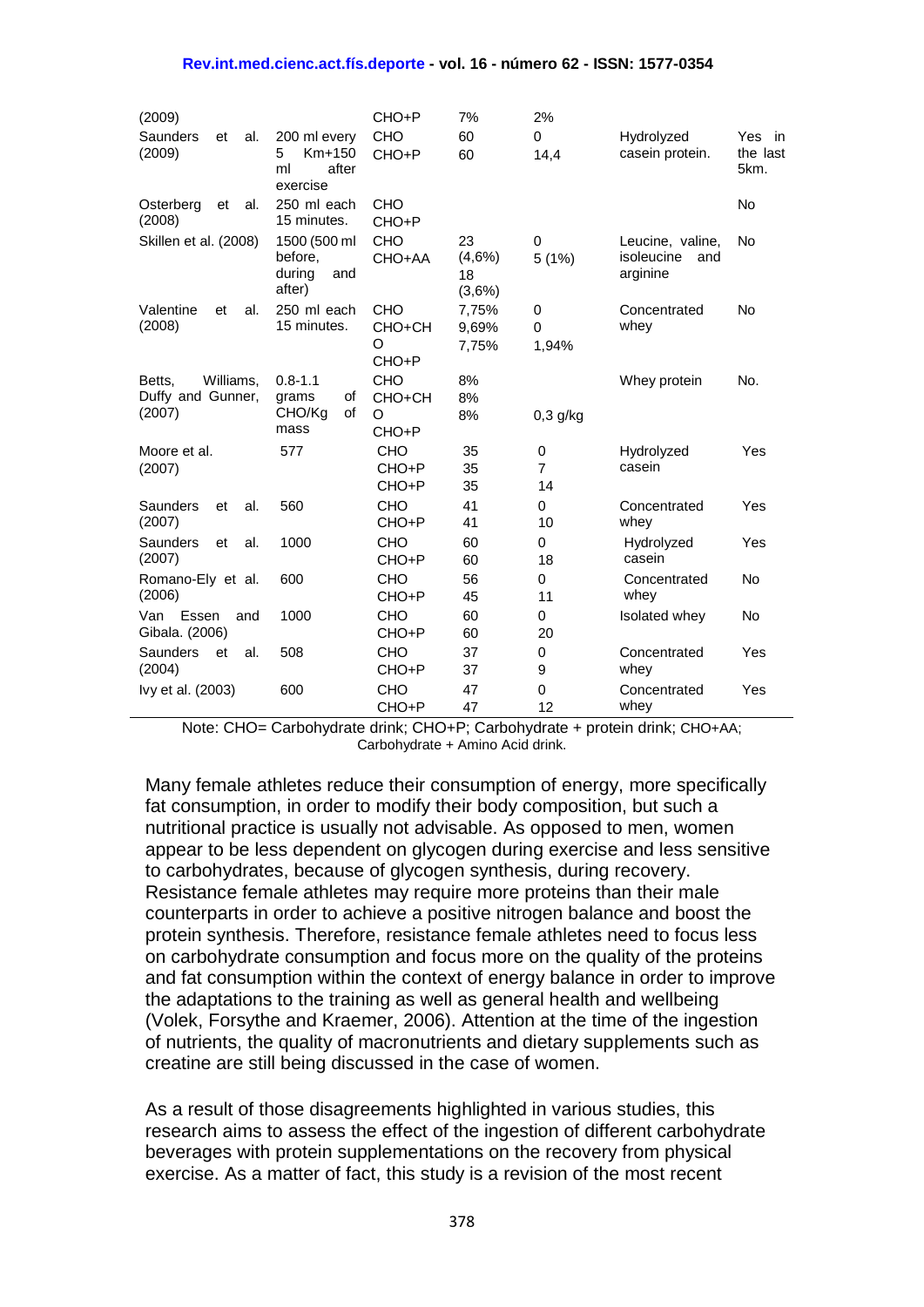investigations which dealt with the effects of whey protein (WP) and casein protein (CP) on performance and recovery from prolonged exercises. Furthermore, we wish to determine whether there is a consensus in the bibliography used as to whether the administration of carbohydrates with proteins improves its absorption and sport performance.

# **2. METHOD**

#### *2.1. Bibliographical search strategy*

The bibliographical search approach was based on the analysis of secondary sources from encyclopedia, books and research reviews generally conducted on the athlete's diet related to sport performance in order to, from there, analyze the primary sources mentioned and expand the research to specialized databases using common descriptors and keywords in line with the purpose of this study (Thomas, Nelson, and Silverman, 2011). From a sequential viewpoint, the phases of this revision are as follow:

- 1. To analyze the generic bibliography on the athlete's diet using secondary sources (Antonio et al., 2008; González-Gallego, 2006; Kern, 2005; Lowery, 2012; MacLaren, 2007; Maughan and Murray, 2009; McDonalds, 2009; Westerterp, 2013).
- 2. To determine the keywords, topics and research descriptors: "Exercise", "Resistance training" and "Recovery" and to cross them with the terms "Ergogenic beverage", "Casein Protein" and "Whey Protein" in English as well as in Spanish.
- 3. To search for primary sources online through the electronic library of the University of Granada which allows to directly download the articles contained in the magazines to which the university has subscribed. We used the ISI Web of Knowledge, SCOPUS, PubMed, Medline and Sportdiscus. Among the national databases, we used the databases of the Scientific Information and Documentation Centre (CINDOC) affiliated to the institute of Documentary Studies on Science and Technology (IEDCYT) which belongs to the Centre of Social and Human Sciences (CCHS) of the Spanish National Research Council (CSIC) on the CTI-CSIC, RESH, DICE networks and the DIALNET platform for documentary resources and services of the University of La Rioja. With the same crossed terms, the identification of bibliographical references was performed until the month of April 2013 in the databases mentioned. All the articles were classified as revisions or experiments.
- 4. To read, analyze and assess the references found in the bibliographical searches.
- 5. To edit the bibliographical revision according to the classification performed earlier.
- *2.2. Inclusion and exclusion criteria*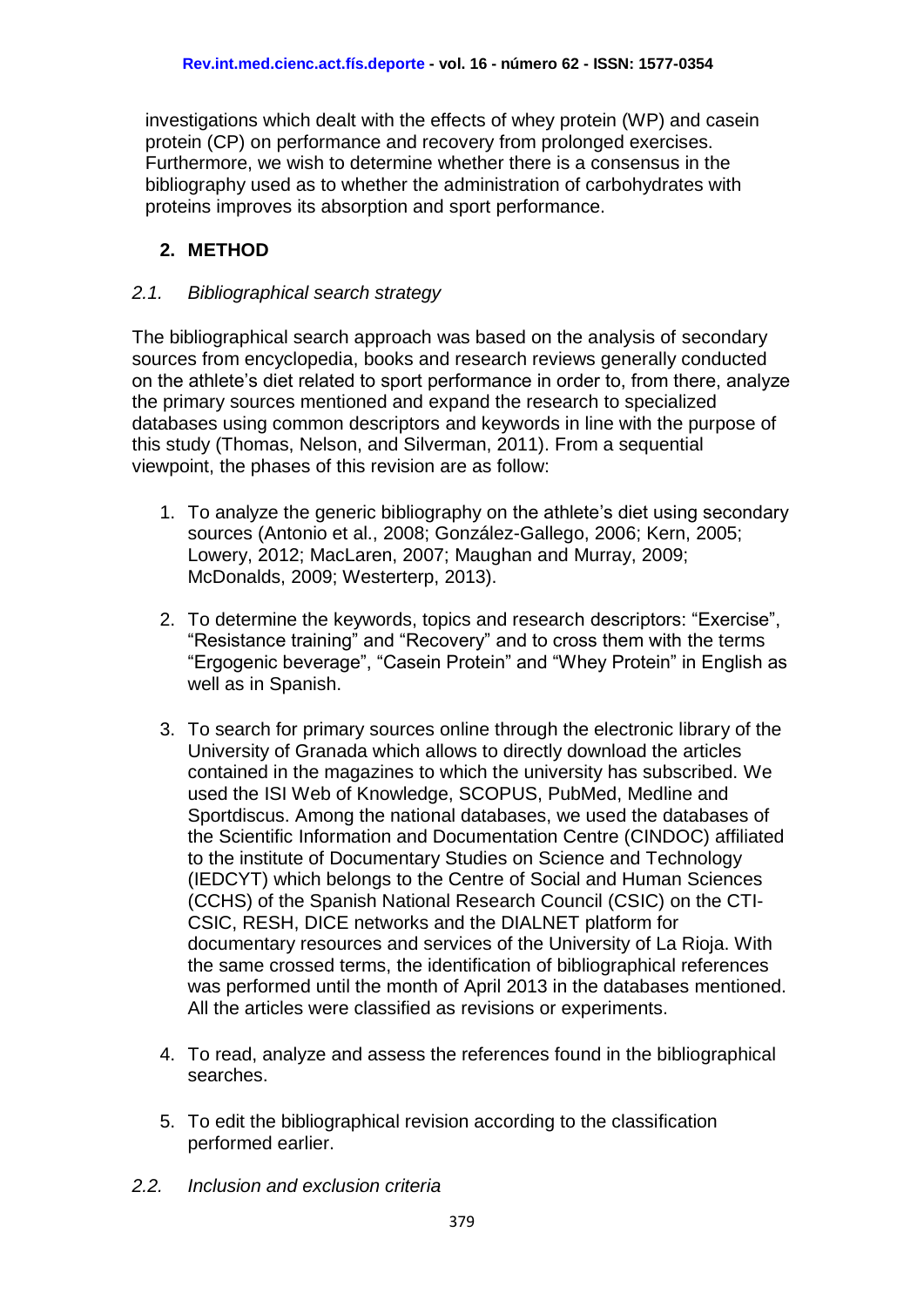The following inclusion criteria were used for the final selection of the articles with which this revision is concerned:

- a) The article had at least to be found in a database in line with the crossed descriptors that were pointed out, preferably in the last ten years. However, articles were also selected as long as they had largely been used as a reference on previous occasions.
- b) The results had to be related to physical activity or sport and the participants had to be athletes irrespective of their age, gender or competitive level. Studies on animals were ruled out.
- c) The published article had to comply with the inherent characteristics of a scientific article. The contents published in magazines which were indexed in the Web of Knowledge and Scopus is a guarantee that the articles comply with the minimum quality requirements.
- d) The administration route for the supplements had to be oral, with it being the ideal way of processing the proteins, discarding those who had exclusively used the parenteral route (Manninen, 2004).

#### *2.3. Methodology of analysis*

A total of 2485 scientific articles were found, from which the main lines of investigation were identified, which were related to recovery after sport performance through the ingestion of drinks with casein protein or whey protein, with a limited number of 107 scientific references since they had at least already been quoted by other authors once according to the Web of Knowledge database.

The classification of the articles was carried out following the assessment of administration strategies of the drinks in order to lead the amino acids towards the bloodstream:

- 1) By ingesting food with total proteins;
- 2) Supplements with intact proteins;
- 3) By ingesting free amino acids; and
- 4) By ingesting hydrolyzed proteins, in which small chains of amino acids called peptides are produced.

#### **3. RESULTS OF THE REVISION OF THE RELEVANT STUDIES AND INVESTIGATIONS**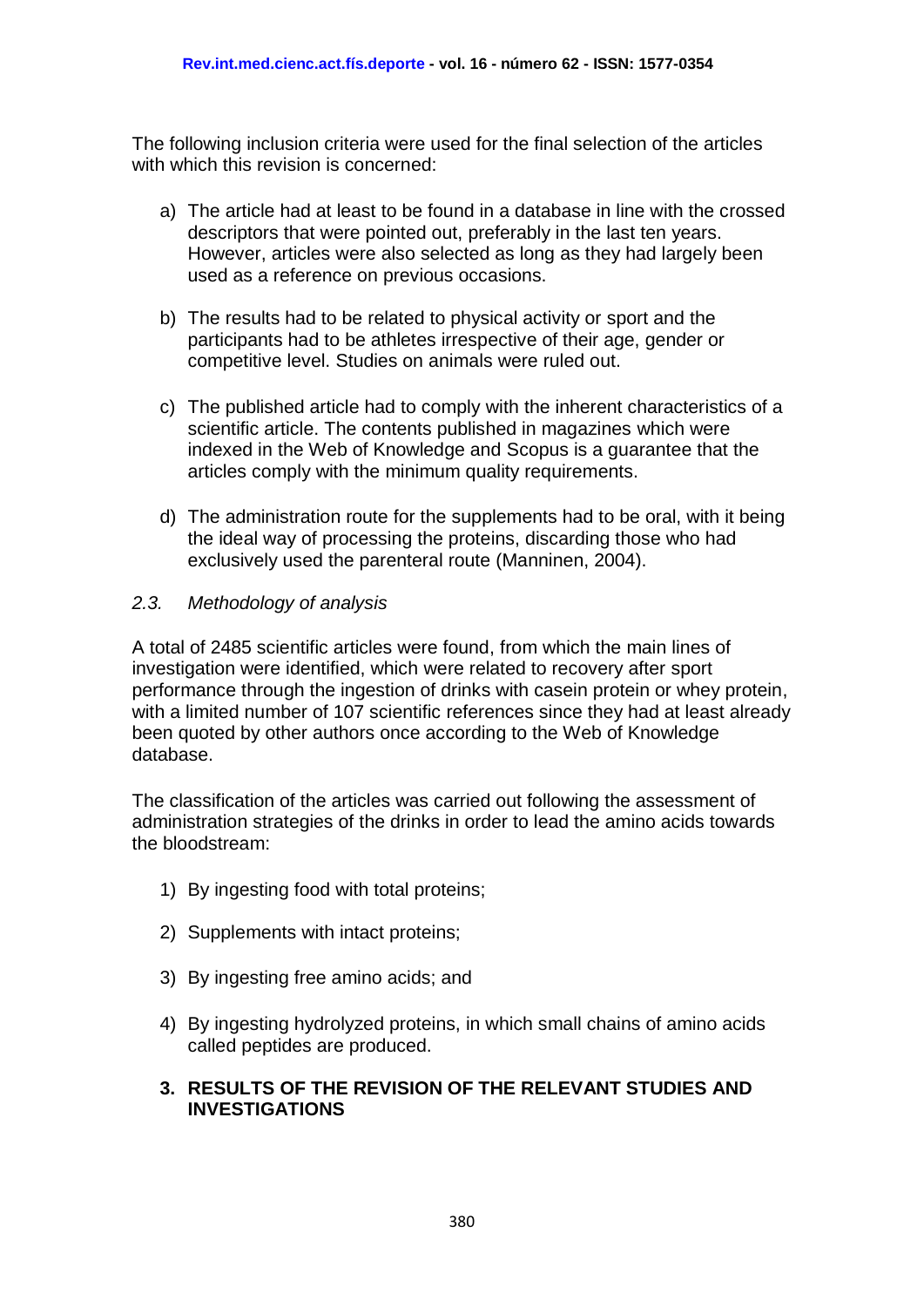The following revision criteria have been established according to the classification of the procedures used in the ingestion of beverages with and without proteins, which was mentioned earlier:

#### **3.1. Benefits of the intake of proteins and/or amino acids in carbohydrate sports supplements on recovery after sport performances**

The addition of carbohydrates to a protein supplement is based on the stimulus of insulin secretion, which is crucial for the regulation of the absorption of glucose by tissues. Exercise allows to improve the response of the skeletal muscles to glucose causing their higher sensitivity to the effects of insulin (Richter, et al., 1989). Therefore, the combination of carbohydrates and proteins o amino acids in a supplement may contribute to a more effective absorption of the proteins and to an improved synthesis rate of muscle proteins (Koopman, et al., 2005).

On an empty stomach, a sedentary person weighing between 70 and 90 kg may lose approximately 40/60 g of proteins every day. Consequently, athletes, in accordance with the latest recommendations, ought to follow the following guidelines in order to ensure the repair, reshaping, adaptation and gain of lean mass, regardless of whether they are performing aerobic or resistance exercises (Philips, 2013):

- The daily intake of proteins have to be higher than the RDA (from 1,2) until 1,6 g of protein/kg of the athlete's weight/day).
- Dairy proteins need to be enriched with leucine.
- To consume proteins in doses of 20-25 g/ration in order to maximize the adaptation responses.
- To deliver the intake of soy flour throughout the day in a balanced way.
- To immediately consume the proteins after the exercise.

The capture of amino acids from ingested sources of proteins is variable (Tipton et al., 2007), and depends on the type of proteins (Tipton et al., 1999ab, Tipton et al., 2004; Wilkinson et al., 2007) or amino acids (Borsheim, Aarsland and Wolfe, 2004), of the ingested nutrients (Borsheim et al., 2004; Elliot et al.,2006; Miller et al., 2003), and the time of ingestion in relation to the exercise (Tipton et al., 2001; 2007).

Several studies have compared the effect of added proteins and/or amino acids to carbohydrate sports drinks on physical performance (table 1) as well as on recovery (Millard-Stafford et al., 2005). Many athletes have improved their performance with that supplement (Burke, 1999; Fogt an Ivy, 2000; Ivy et al., 2003; Niles et al., 2001; Ready, Seifert and Burke, 1999; Saunders, Kane and Todd, 2004; Saunders,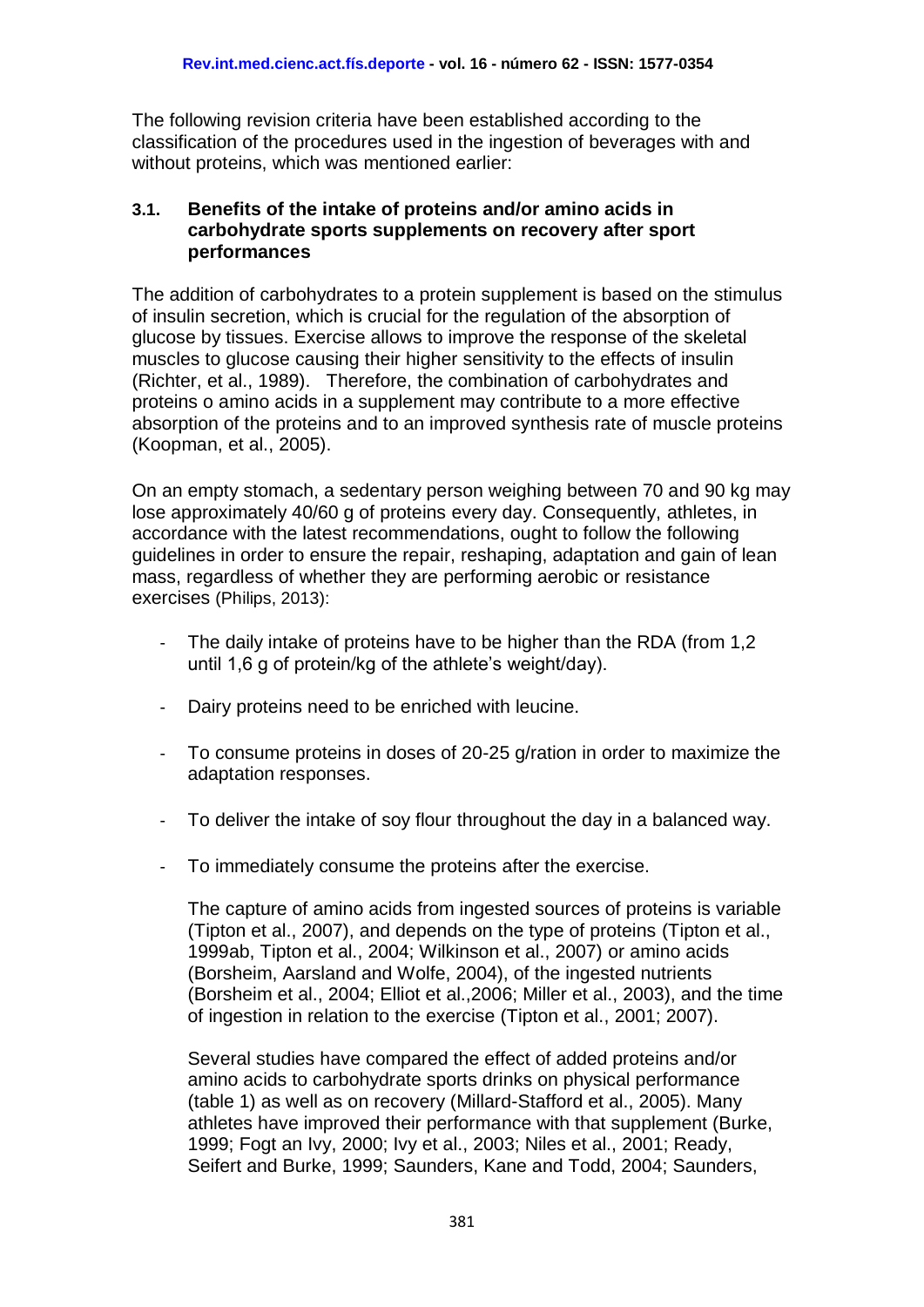2007; Saunders et al., 2009; Schedl, Muaghan and Gisolfi, 1994; Williams, Ivy and Raven 1999, Williams, et al. 2003; Zawadzki, Yaspelkis and Ivy, 1992) even at the end of intermittent exercises, especially during football practice (Alghannam, 2011).

In most of the situations analyzed until now, the voluntary restriction of protein intake during the Ramadan for instance produced side effects, albeit limited, for muscle development as well as competitive performance (Shephard, 2012ab).

Other studies show no difference between protein and/or amino acid plus carbohydrate supplementations regarding drinks with only carbohydrates (Cepero et al., 2009, 2010; Davis, Welsh and Alerson, 2000; Gasier and Olson, 2010; Goh et al.., 2012; Madsen et al., 1996; Osterberg, Zachwieja and Smith 2008; Romano-Ely et al., 2006; Skillen et al., 2008; Tonne and Betts, 2010; Van Essen and Gibala, 2006; Van Hall et al., 1995).

And some studies reveal that a mixture of carbohydrates and a moderate amount of proteins can improve aerobic resistance in the exercise carried out near the ventilatory threshold (Ferguson-Stegall, et al., 2010) and that mixture has proved beneficial for performance in extreme situations, especially when it is hot (Cathcart, et al., 2011).

There are studies which claim that the consumption of CHO and proteins during the first stages of recovery positively affects the performance of the following exercise and that it could be particularly beneficial for the athletes who take part in championships held on the same or consecutive days, which we therefore consider more consistent. This is a fact that we have to seriously take into account. In fact, despite the general belief that the oral intake of amino acids is not as effective for the stimulation of protein synthesis as it is with the intravenous infusion, there are studies that prove that both options do stimulate protein synthesis in a similar way (Biolo et al., 1997; Tipton et al., 1999ab). The practice according to which the intake of small amounts of proteins in the diet 5 or 6 times every day improves the synthesis of protein muscle is the most acclaimed.

Nevertheless, there very few studies that use exercise protocols with a length of more than an hour to analyze the ergogenic effects of protein on performance and the parameters of muscle damage since the vast majority of studies are either conducted using a cyclo-ergometer with exercises lasting a few seconds and recoveries of 24 seconds on average or using a race with a few sprints of less than 100 m with a 25-second recovery on average.

#### **3.1.1. Essential amino acids v non-essential amino acids**

One of the commonly mentioned benefits of the amino acid supplementation it that certain amino acids (arginine, histidine, lysine, methionine, ornithine and phenylalanine) may stimulate the release of growth hormone, insulin and/or glucocorticoids and may so stimulate the anabolic processes (Kreider, Miriel and Bertun, 1993).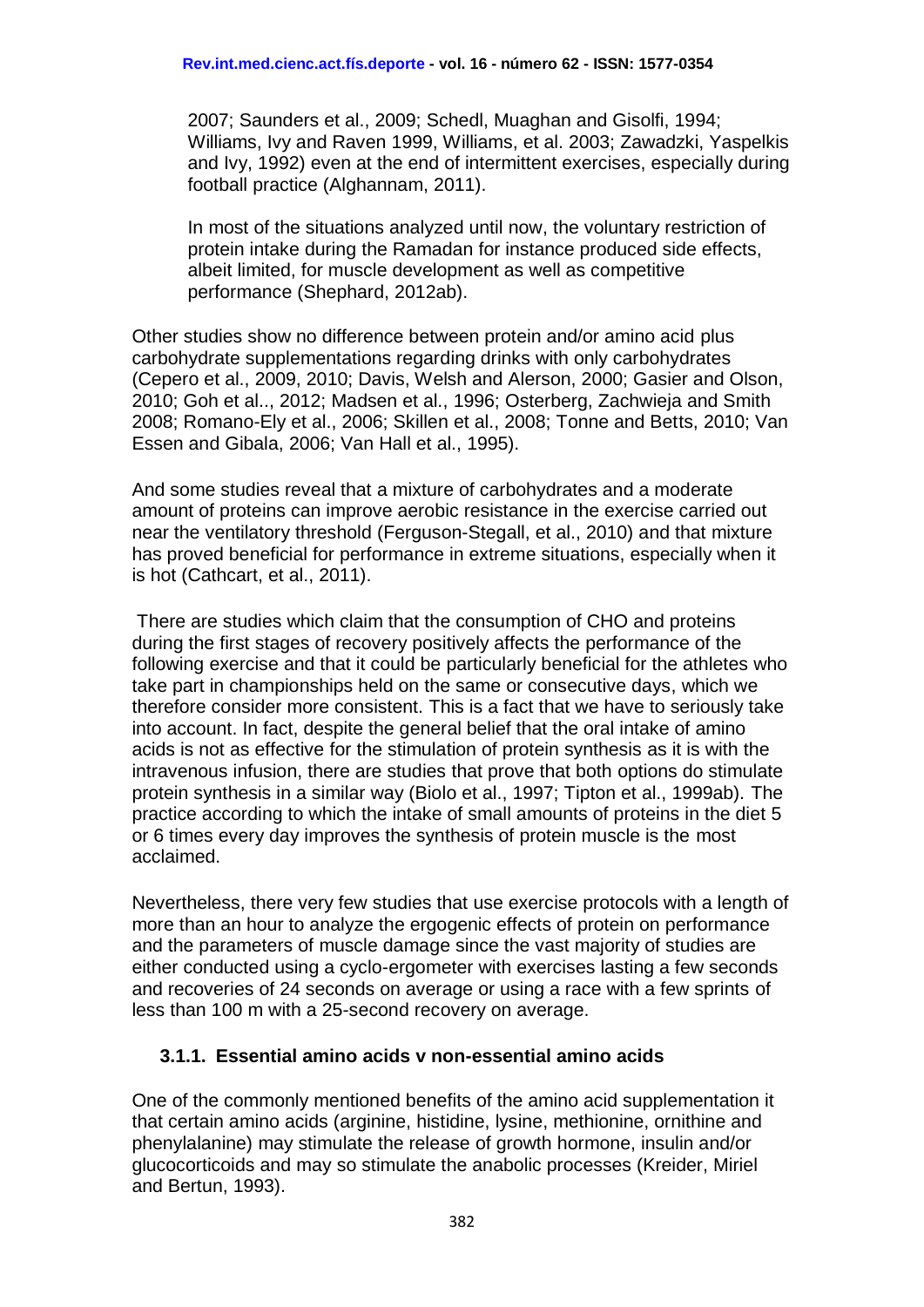Tipton et al., (1999ab) pointed that the essential amino acids are more effective than the non-essential ones and that the consumption of essential amino acids after training is as effective as the mixture of non-essential amino acids with carbohydrates for the stimulation of protein synthesis (Naclerio, 2007 and Rasmussen et al., 2000) (table.2).

Tipton et al., (2001) have proved that the simultaneous intake of essential amino acids and carbohydrates in solution, one or three hours after the training session, is able to cause an increase of up to 400% in the protein synthesis when compared to normal values at ease.

More specifically Beelen et al., (2010) conclude that the consumption of approximately 20 g intact protein, or the equivalence of around 9 g of essential amino acids during the first hours of recovery after the exercise, improves the synthesis of muscle proteins.

However, the oral intake of non-essential amino acids such as arginine combined with CHO is unsuccessful at achieving an increase in the plasma insulin levels (Van Loon, et al., 2000c) and the speeds of muscle glycogen synthesis (Yaspelkis and Ivy, 1999) in contrast with the intake of only CHO. Therefore, amino acids are also successful at increasing protein synthesis rate but they appear to be more effective if consumed shortly before the training session than after it (Hoffman, 2007) (Table 3).

# **3.1.2. Hydrolyzed proteins**

They are proteins that have been broken down into their most basic components, amino acids, in an aqueous solution. Hydrolyzed proteins contain di-and tri-peptides which are absorbed more quickly than free amino acids and even more quickly than intact proteins (Di Pasquale, 1997). It was noticed that the intake of hydrolyzed proteins has a strong insulinotropic effect. Therefore, the sports recovery drinks containing hydrolyzed proteins may have great ergogenic value (Manninen, 2004).

The most interesting findings on this matter are revealed by Manninen (2006) who demonstrates that nutritional mixtures containing hydrolyzed proteins with leucine and high glycemic index carbohydrates increase the secretion of insulin in comparison with preparations containing only high glycemic index carbohydrates. With them, the post-exercise hyperinsulinemia is sustained with an hyperaminoacidemia induced by the intake of the hydrolyzed protein and by leucine, which produces a better protein absorption. Thus, the consumption of post-exercise recovery drinks containing these nutrients may lead to the skeletal muscle hypertrophy and increased strength when combined with appropriate resistance training (Reitelseder, et al., 2010). However, the longterm effects on body composition and performance during exercise have not been determined.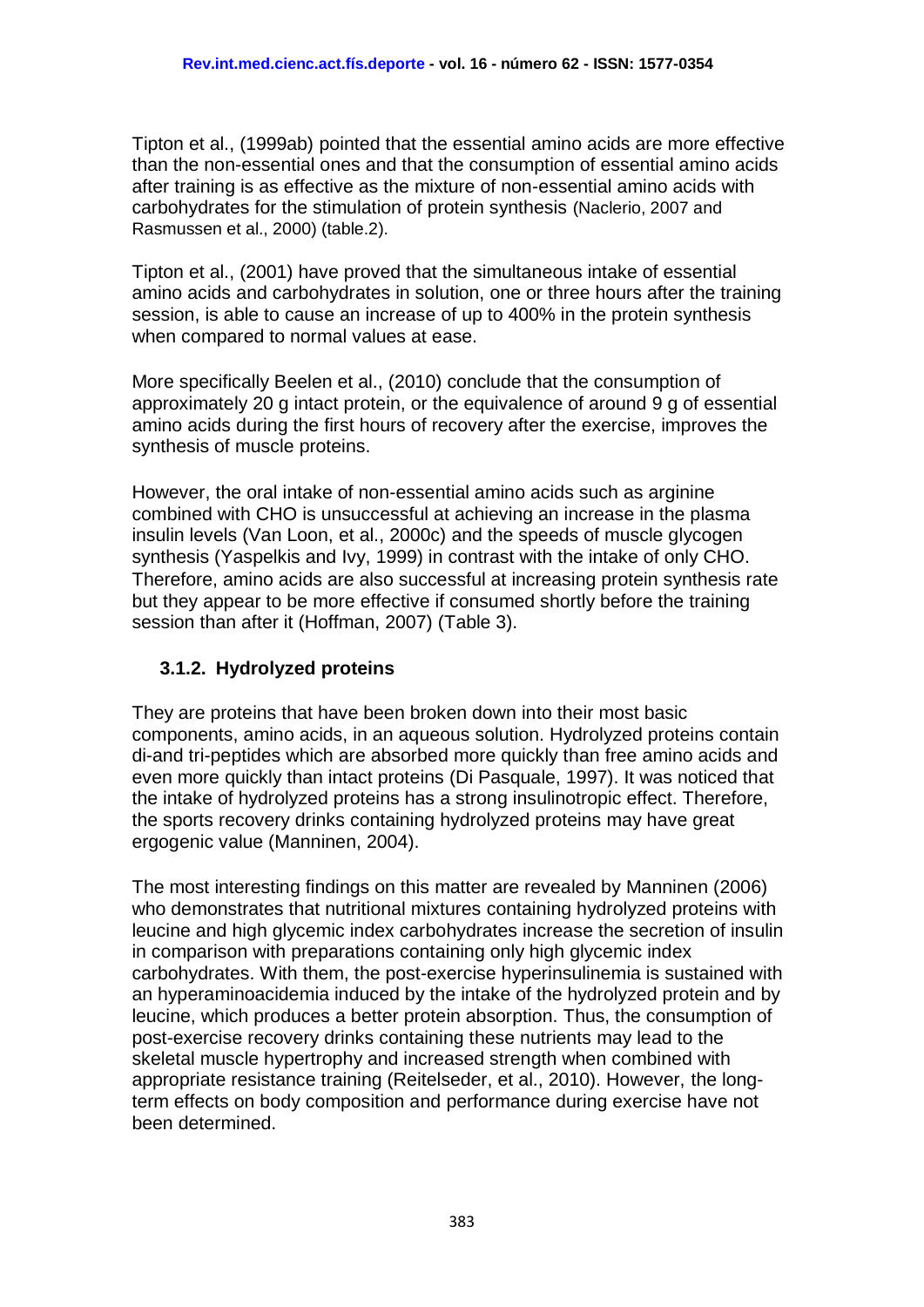The higher absorption rate of amino acids in the form of di-peptides and in contrast with a mixture of free amino acids, appear to be related to a higher amino acid transport capacity (Di Pasquale, 1997). That is to say that it is a benefit for those athletes who wish to maximize the transport of amino acids towards the muscles.

Van Loon et al., (2000b) proved that the intake of that mixture of highly insulinotropic hydrolyzed protein amino acids combined with a moderate CHO intake (0,8 g/kg/h), produced increased speeds in the muscle glycogen synthesis in comparison with the intake of only CHO.

However, there are no studies that can confirm if such an advantage has an impact in terms of a quicker increase in the muscle mass or improvement in the recovery. Nevertheless, the advantages mentioned earlier (greater amino acid absorption, greater biological value) are still attractive for consumers (Manninen, 2004).

In multiple studies conducted by Van Loon et al., (2000ac) in order to analyze the insulinotropic capacity of various free amino acids, hydrolyzed and intact proteins, the findings showed that the oral intake of hydrolyzed proteins and amino acids combined with carbohydrates produce an insulinotropic effect as big as 100% higher than that noticed with the intake of only carbohydrates. Van Loon et al., (2000ac) based their studies on the clarification of the type, combination and amount of free amino acids or protein sources required in order to maximize the response of insulin when a drink containing CHO is added. They proved that the intake of a drink containing a mixture of hydrolyzed wheat protein, free leucine and free phenylalanine (0,4 g/kg/h) combined with CHO (0,8 g/kg/h) considerably increased the insulin levels without causing any gastrointestinal disorders. Mixtures containing big amounts of free amino acids (arginine, leucine, phenylalanine and glutamine) produced similar or even higher insulin levels, but these mixtures were not pleasant and caused gastrointestinal disorders (Van Loon et cols., 2000c).

### **3.1.3. Branched- chain amino acids (BCAA; leucine, isoleucine and valine)**

These cannot be synthesized by humans and must be ingested in the diet. They are found in meat, eggs, milk, cheese, fish, etc. at a rate of some 15-20 g/100 g of protein (Burke et al., 2012).

The anabolic effect of BCAA in the human skeletal muscle was first demonstrated with the subject at ease, then studies that show similar effects in the recovery period after some resistance exercises (Tipton and Wolfe, 2004). Under certain circumstances, the BCAA supplements can improve physical performance even though most studies have not found any effect on performance when they are ingested with carbohydrates.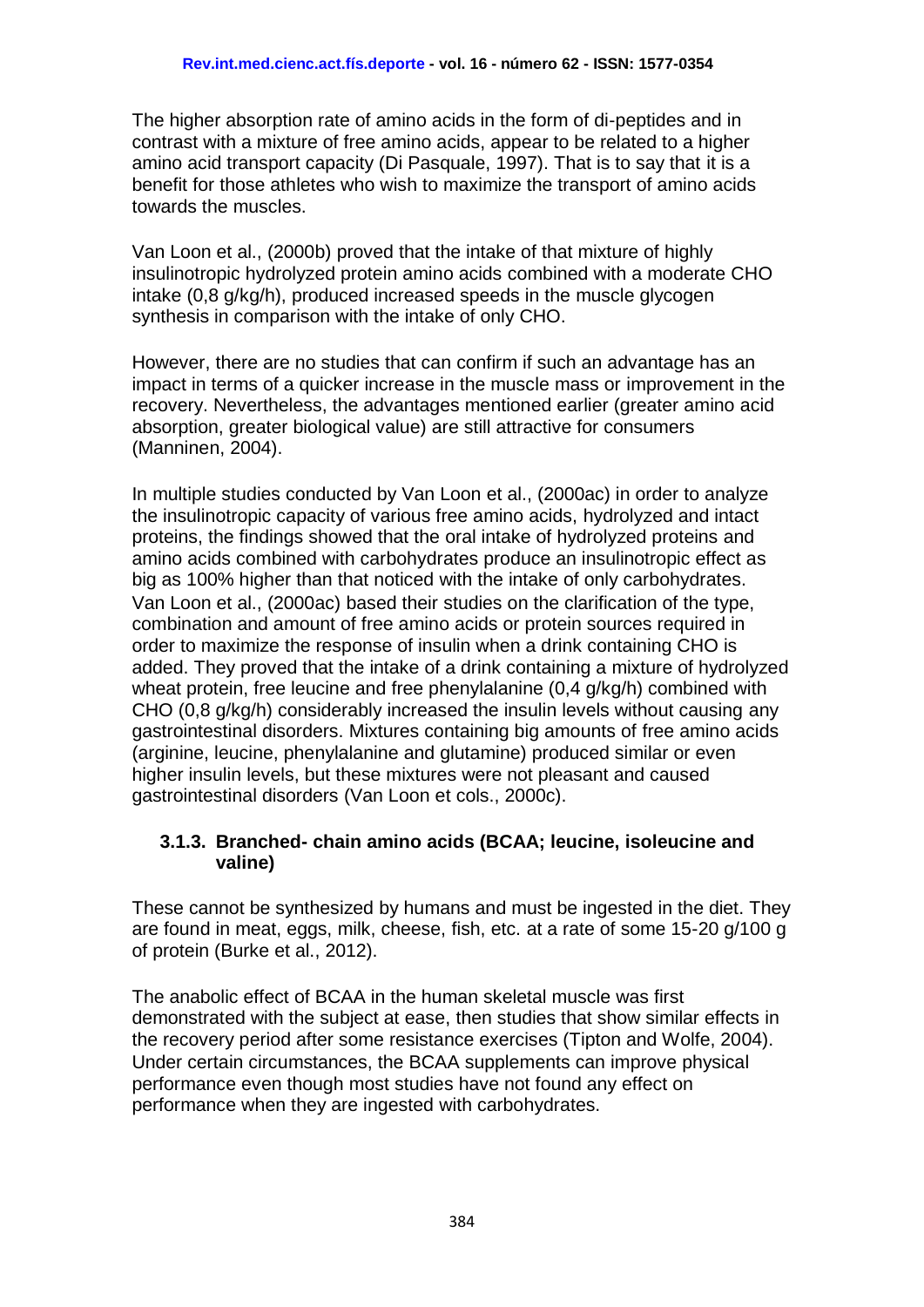The recommended amount of BCAA is 0,03-0,05 g/kg of body mass per hour or 4,2 g/hour ingested several times during the exercise and recovery, preferably as a drink**.**

The ergogenic effects and those on the physiological responses to exercise of the BCAA supplementation are as follow:

- Reduction of protein degradation induced by exercise and/or the release of muscle enzymes (a sign of muscle damage) which possibly enhances an anticatabolic hormonal profile (Carli et al., 1992; Wagenmakers, 1998).

- The effect of the BCAA, especially leucine, is mediated through the activation of the enzymes responsible for the regulation of the protein synthesis mechanism (Karlson et al., 2004).

- The increase of the BCAA plasma level during exercise can reduce the transport of tryptophan in the brain and the synthesis of 5-hydroxytryptamine (5- HT). The 5-HT is generally believed to be at the center of general fatigue, that is to say, fatigue from the brain related to muscle exercise (Newsholme and Blomstrand, 2006). The BCAA supplementation sustained during physical activity has produced positive effects on cognitive performance and the perception of exercise (Newsholme et al., 1991; Portier et al., 2008). An improvement in central fatigue was mentioned by Newsholme et al., (2006) and Blomstrand, Hassmen and Newsholme (1991) who claimed that resistance activities and mental performance could increase with the intake of BCAA, but later studies did not find any improvements in this performance with the administration of BCAA (Madsen et al., 1996; Van Hall et al., 1995).

- Oxidative improvement. During resistance exercises, the BCAA are more absorbed by the muscles than the liver in order to contribute to the oxidative metabolism. Without exogenous supplementation, the BCAA source for the muscle oxidative metabolism during exercise is the BCAA plasma stock, which is completed through the full protein catabolism during the resistance exercise (Davis, 1995; Kreider, 1998; Newsholme et al., 1991).

- Undesirable effects. McLean, Graham and Saltin, (1996), Madsen et al., (1996) and Van Hall et al., (1995) have proved that the intake of BCAA causes some negative metabolic effects such as the increase of ammonium in the plasma levels leading to effects of mental confusion during high levels of exercise, especially when very high doses are ingested (30 g per day) although they are tolerated at the gastric level.

**Table 2.** Classification of the essential and non-essential amino acids. \* Amino acids considered essential in certain special circumstances where the organic demands are increased (training, competition, etc.). Naclerio (2007)

| Essential amino acids | Non-essential amino acids |  |  |
|-----------------------|---------------------------|--|--|
| Phenylalanine         | Aspartic Acid             |  |  |
| <b>Isoleucine</b>     | Glutamic Acid             |  |  |
| Leucine               | Alanine <sup>*</sup>      |  |  |
| Lysine                | Arginine*                 |  |  |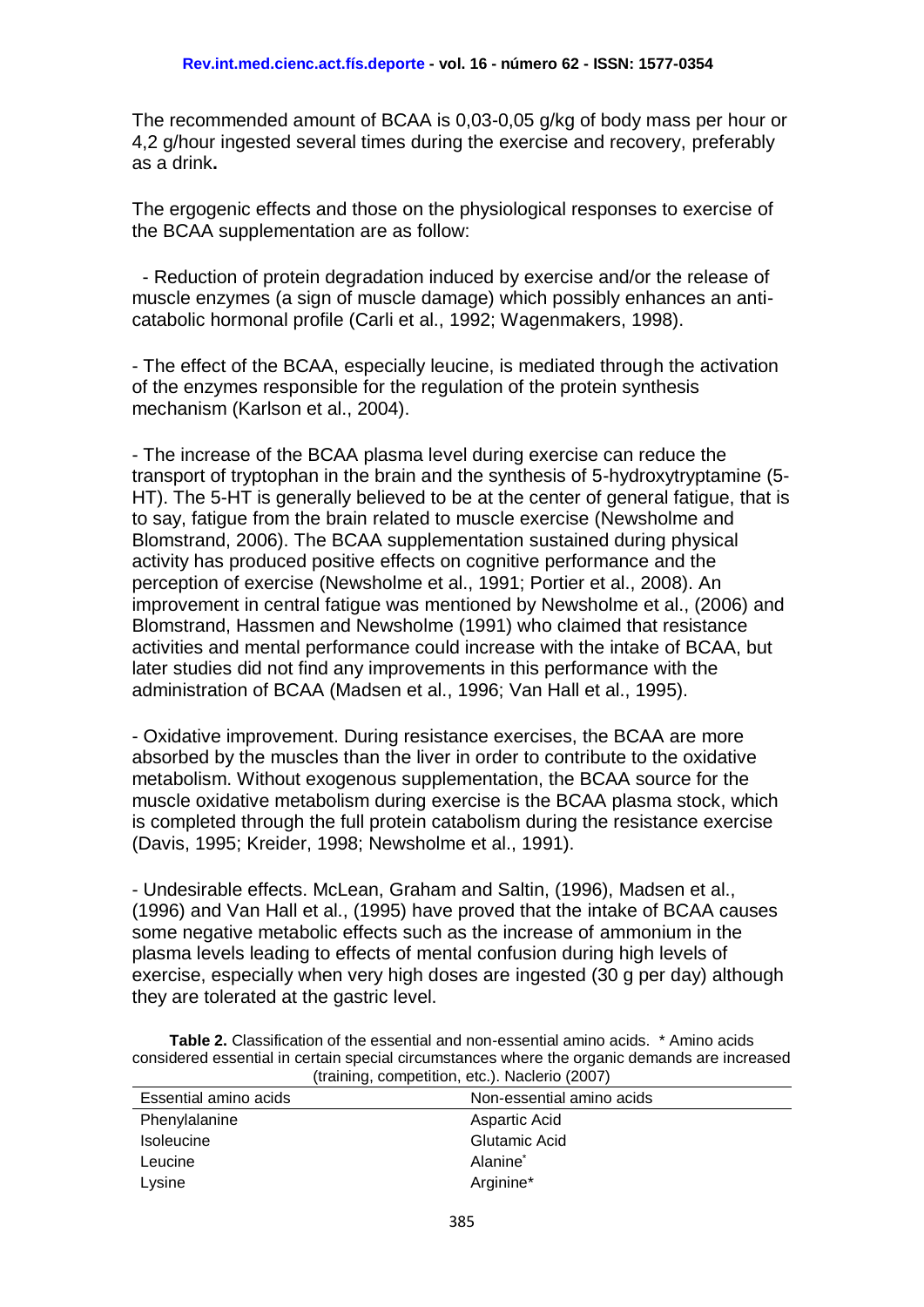| Methionine | Asparagine |
|------------|------------|
| Threonine  | Cysteine*  |
| Tryptophan | Glysine    |
| Valine     | Glutamine* |
|            | Proline    |
|            | Histidine* |
|            | Ornithine  |
|            | Prolina    |
|            | Serine     |
|            | Taurine*   |
|            | Tyrosine*  |

#### **3.2. The intake of Whey Protein (WP) and Casein Protein (CP) combined with Carbohydrates**

The proteins found in milk are distributed in two components:

- a) Whey protein (WP).
- b) Casein protein (CP).

Both proteins derive from milk, but each protein is different in the absorption rate and the bioavailability. Therefore, each type of protein may contribute in a different way to the adaptations generated through resistance training in particular.

#### **3.2.1. Whey proteins (WP)**

Cow milk protein contains high levels of essential and branched-chain amino acids and is absorbed more quickly than casein. The whey proteins provide cysteine (2,5%), sulphur-containing amino acid and initiator of the glutathione synthesis (essential antioxidant that protects the organism against the damage caused by the production of free radicals) and other micro fractions that reinforce the release of growth factors such as somatomedin (IGF-1) which stimulates recovery and muscle growth. It lacks phenylalanine (essential amino acid with crucial functions for the synthesis of brain neurotransmitters), glutamine, arginine, and taurine, which are amino acids considered essential in highly physically demanding situations (Di Pasquale, 1997, Naclerio, 2007).

Therefore, in accordance with this analysis, the manufactured preparations based on whey proteins should strengthened with phenylalanine, glutamine peptides, arginine and taurine (Di Pasquale, 1997, Hoffman and Falvo, 2004).

#### **3.2.2. Casein protein (CP)**

 Casein is a protein which is commonly found in milk making up to 80% of its content. It exists in the form of micelles, which are big colloidal particles. Casein micelle produces gel in the stomach, which slows down its digestion. As a result,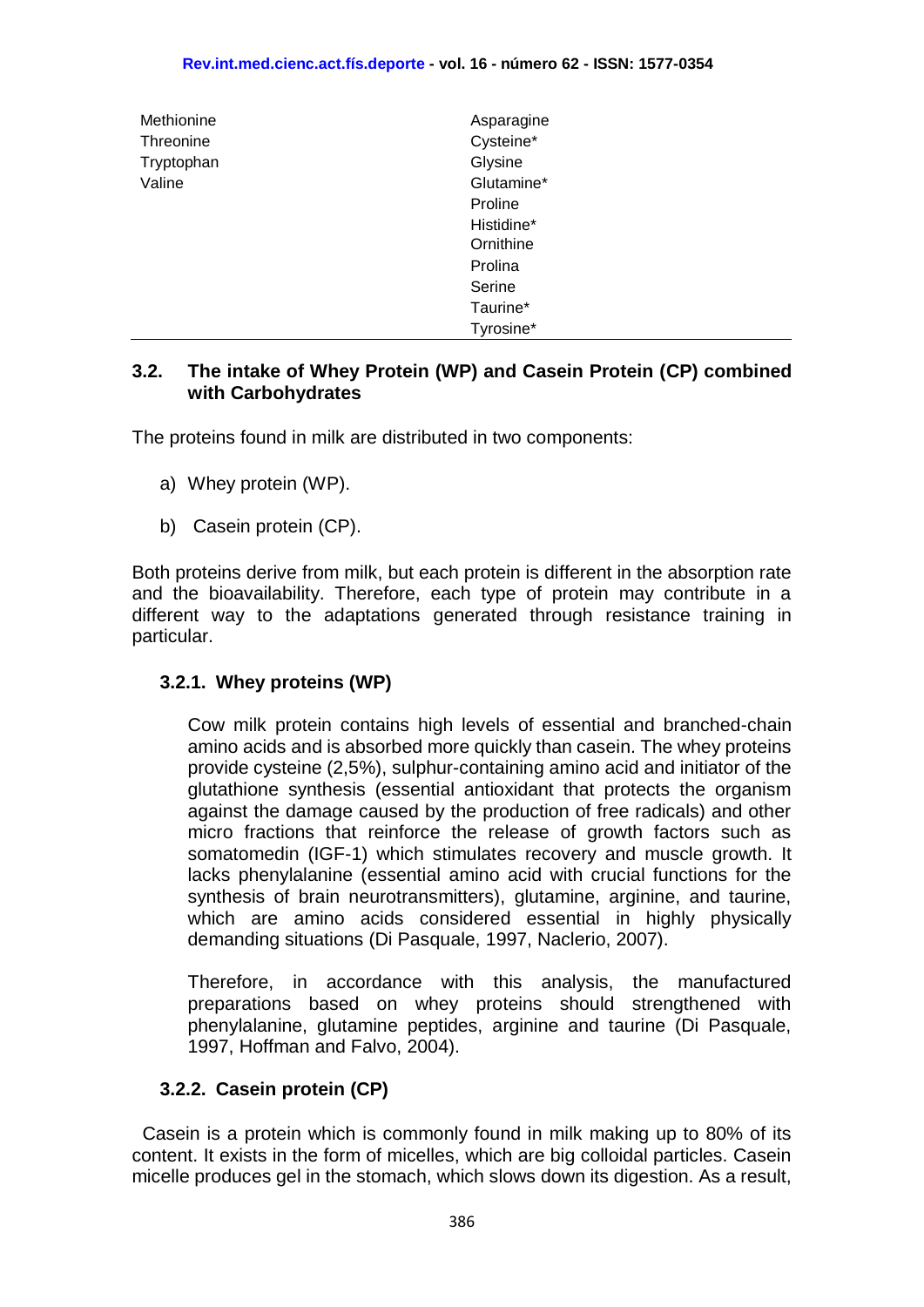casein provides a sustained but slow release of amino acids in the bloodstream, which sometimes lasts for several hours (Boirie et al., 1997). That means a better retention and use of nitrogen.

Like the proteins found in whey, casein is a complete protein containing calcium, phosphor and other minerals (Hoffman and Falvo, 2004). In some studies, casein produced a more sustained and effective response as opposed to whey proteins which were absorbed more quickly (Dangin et al., 2002, Kerksick et al., 2006, Tipton et al., 2004).

## **3.2.3. Differences between Whey Protein (WP) and Casein Protein (CP)**

Whey as well as casein proteins are essential for an appropriate nutrition. However, whey protein can be absorbed quickly whereas casein releases amino acids in the bloodstream in a more sustained way. Moreover, calcium, vitamins D and A can be supplied in a balanced way through the mixture of whey and casein proteins (Wein and Miraglia, 2011).

Both casein and whey are complete proteins, but their amino acid composition is different. More specifically, leucine content, which plays an important role in the metabolism of muscle proteins, is higher in whey than in casein. Thus, the digestion rate of proteins can be more important than the amino acid structure of proteins. These results were supported by Tipton et al., (2001), who also pointed that the differences in the digestive characteristics between casein and whey result in a minor synthesis of muscle proteins with casein. However, the net synthesis of muscle proteins in a 5-hour period was not different between both proteins when the intake (20 g of each protein) was performed one hour after the overload training session.

Several studies have compared the benefits from the intake of both types of proteins using hydrolyzed whey proteins in order to determine the differences between the whey and casein proteins (Cepero et al.,2009; 2010 and Hoffman, 2007). Table 3 shows the types of proteins used and the results of the most significant studies.

The most relevant study was conducted by Zawadzki, Yaspelkis and Ivy (1992) who, with the intake of a combined CHO+whey supplement, noticed an increase in the speed of the glycogen synthesis during a 4-hour period after the exercise in contrast to a CHO supplement only. Highton et al., (2013) insist on the advantages of a CHO (6%) + WP (2%) solution in comparison with a CHO (8%) solution as a way of improving the average speed of resistance exercise.

Boirie et al., (1997), after comparing the casein supplementation with that of whey, showed that the intake of 30 g of casein against 30 g of whey produced significantly different effects on the gain of post-prandial proteins. He showed that the production of amino acids in plasma is more rapid after the whey intake; It is of higher magnitude but more transitory. In contrast, casein is absorbed far more slowly, producing a far less increase in the plasma concentration of amino acids. The intake of whey proteins stimulated the synthesis of proteins by 68%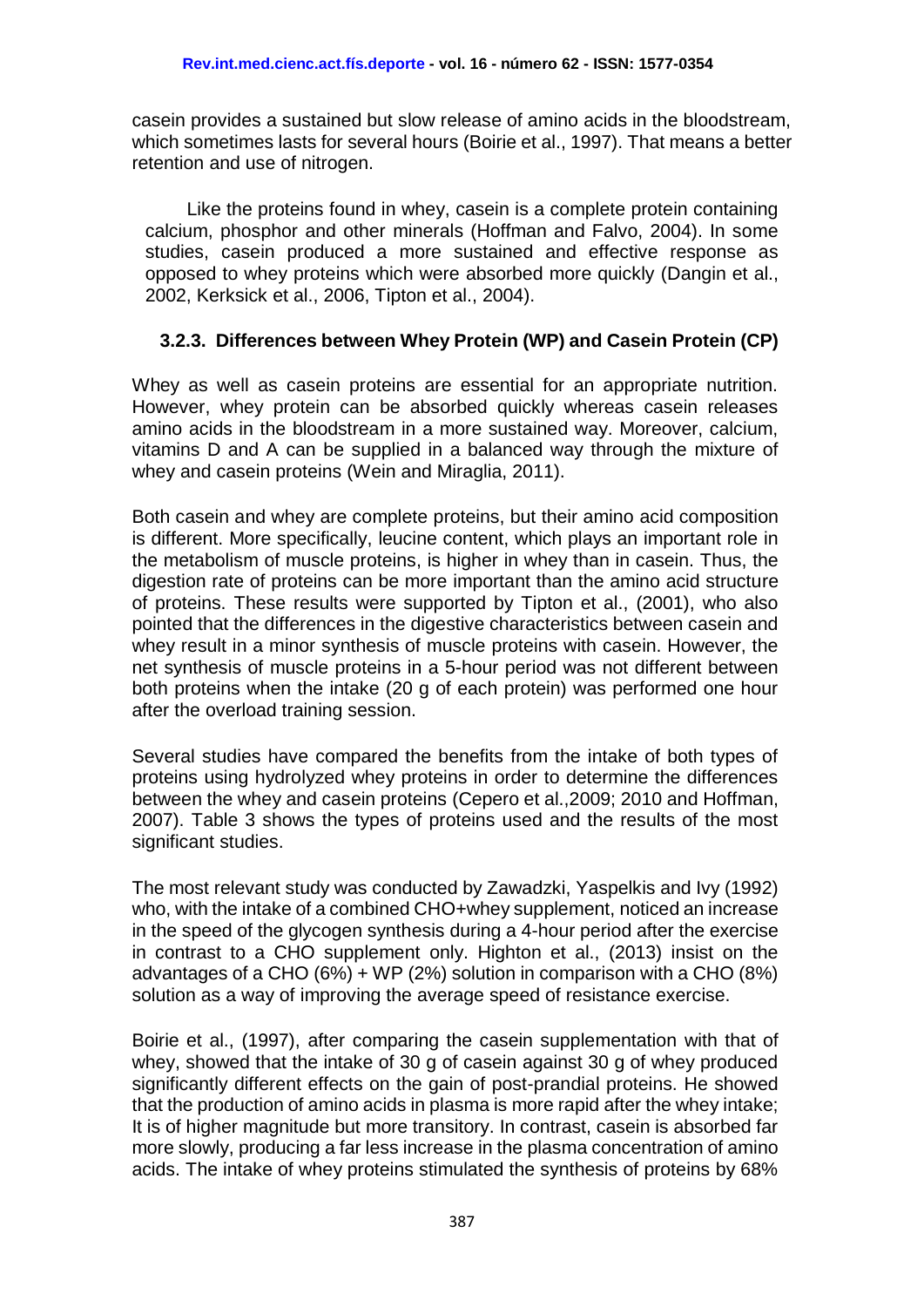while the casein intake stimulated the protein synthesis by 31%. When the researchers compared the leucine post-prandial balance 7 hours after the intake, the casein consumption resulted in a significantly higher leucine balance whereas while no changes were noticed in relation to the basal value after the consumption of whey. These findings suggest that whey stimulates a rapid protein synthesis, but most of these proteins are oxidized (used as fuel) whereas casein produces a greater protein accumulation during a more prolonged period of time.

Tipton et al., (2001, 2004), Boire et al., (1997) Dangin et al., (2002), Hoffman and Falvo (2004) and Hoffman (2007) agree that the ingestion of whey protein is more efficient than casein protein. Whey protein can provide a greater instant increase in the rate of protein synthesis. Nevertheless, the mixture of whey and casein proteins can prove effective for the production of instant and prolonged increases in the protein synthesis rate.

Colombani et al., (1999) compared the metabolic consequences of the CHO and CHO+P consumption using hydrolyzed whey proteins during a marathon. He noticed an increase in the levels of plasma amino acids during the marathon with the CHO+P supplement, without any alterations in the ammonium levels, which is a reminder of fatigue, whereas Van Hall, Shirreffs and Calbet (2000) found no differences in the release of insulin between the intake of a carbohydrate drink (sucrose) and the same drink containing whey protein.

Hoffman (2007) has analyzed the differences between the whey and casein intake in protein accumulation pointing that both can have different digestive characteristics. But, apparently both whey and casein are effective proteins for the stimulation of muscle protein synthesis. At the same time, the differences in the digestive characteristics of proteins result in a different pattern of protein synthesis with the whey intake and in a greater and faster response in comparison with a more gradual protein synthesis after the casein intake. Although the net total synthesis of muscle proteins appears to be similar between both proteins, it is unclear whether the fast increase noticed after the whey intake represents a greater advantage for the improvement of the recovery and reshaping of the skeletal muscles (Hoffman, 2007).

Hoffman and Falvo (2004), Tipton and Wolfe (2004), Tipton et al., (2004) have assessed the differences in the organic responses that are determined with the intake of whey or casein proteins. They have found significant differences in the post-prandial absorption speed caused by a slower and more sustained assimilation of casein proteins in contrast to whey even though the results of the whey or casein intake shortly after a resistance training session produce a similar response in the muscle protein synthesis in spite of the temporary differences in insulin and amino acid concentrations.

Wilborn et al., (2013) have conducted a study into women who practice basketball. They ingested 24 g of WP before and after the exercise as opposed to others who ingested 24 g of CP with the same exercise protocol during 24 weeks. He noticed some changes in both groups in the fat mass, limbs strength lower than 1RM, high jump and long jump, but there seems not to be a difference between WP and CP (table 3).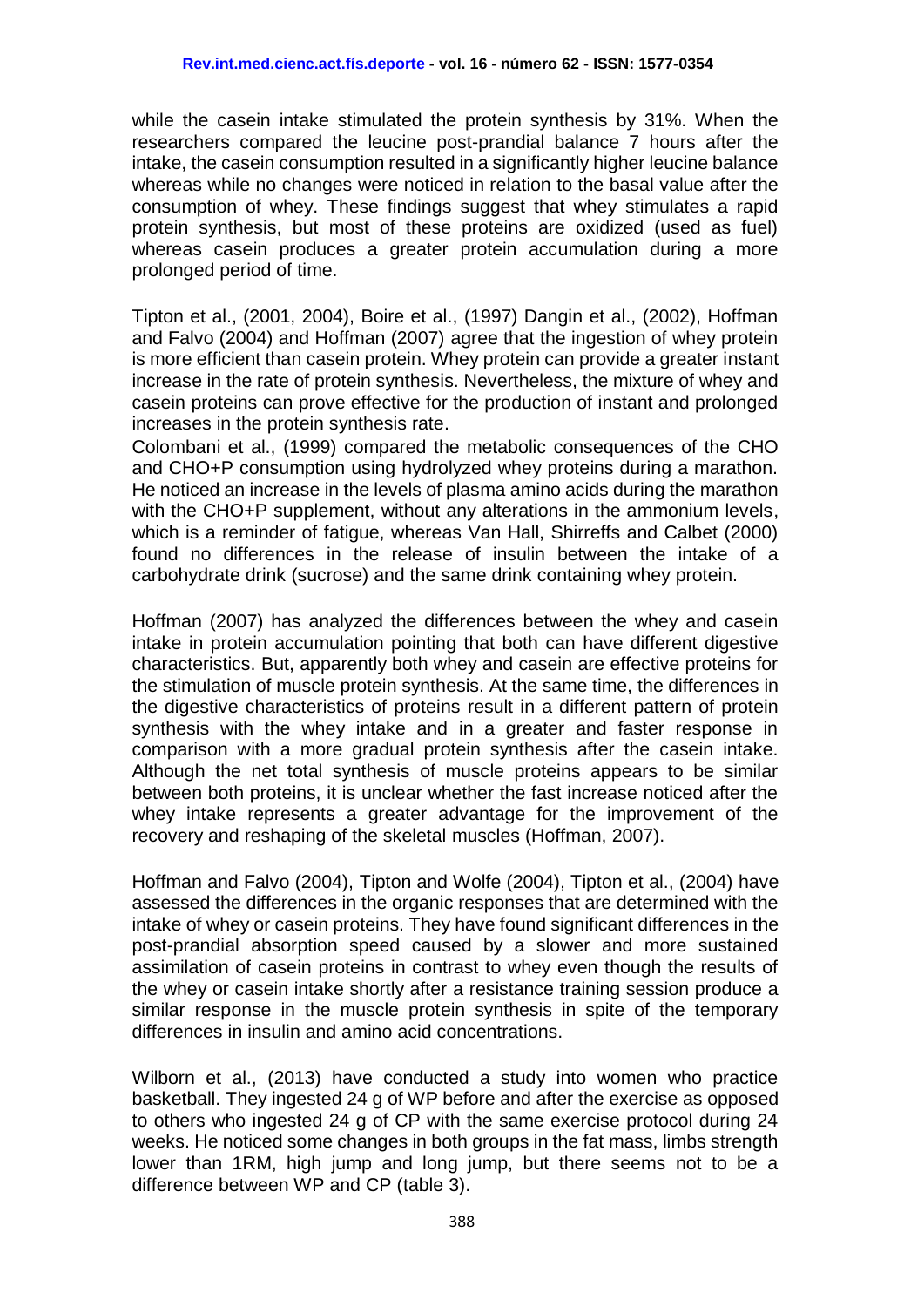Thus, a few hours shortly after the intake of whey proteins, they showed a net higher balance of muscle proteins. Most of the amino acids captured by the muscle may be oxidized instead of being used as raw material for the production of an increased protein synthesis (Hoffman and Falvo, 2004). Accordingly, it was suggested that in order to assess the long-term metabolic effects, the analysis of the plasma absorption rate of amino acids caused by the intake of different proteins should be a more important factor than the structure (Tipton and Wolfe, 2004).

Dangin et al., (2002) showed that the continuous intake of whey proteins (a similar amount of proteins but ingested in a prolonged period of time of 4 hours in comparison with a single intake) produced a better net leucine oxidation than a single whey or casein intake. The fractioned intake provides a more sustained flow of amino acids and improves muscle anabolic response even in contrast to when the same amount of proteins is ingested using casein as the source.

According to this, the best way of supplying whey proteins in order to enhance the anabolic effects is to ingest small doses of whey proteins (2,3 g) every 20 minutes during 2 hours, (Bilsborough and Mann, 2006) since the maximum rate of protein synthesis stimulated by the increasing flow of amino acids was established between 6-7 g per hour.

This flow level is achieved with a single intake of casein proteins (although it takes more time to achieve it) or with sustained supply of whey proteins, which when ingested in small and frequent doses that do not cause a sudden increase or decrease of its concentrations like the ones observed when a single dose of 20-30 g is ingested (Bilsborough and Mann, 2006).

Pérez-Guisado (2009), sustains that the best protein mixture is the that containing whey and casein proteins (in an approximate proportion of 4 and 1 respectively), which is even higher than the mixture of whey-amino acid branched-chain glutamine proteins (Kerksick et al., 2006). As regards whey protein, although it can provide an instant greater increase than casein in the protein synthesis rate, the mixture of both has the advantage of producing instant and prolonged increases in that protein synthesis rate (Hoffman, 2007). If we intend to maximize the recovery of the consumed muscle glycogen, we should continue with the intake of carbohydrates at an approximate pace of 1,2 g/kg/hr (Ivy, 2004).

| (CP) intake.           |                                                               |                                                                           |  |
|------------------------|---------------------------------------------------------------|---------------------------------------------------------------------------|--|
| <b>STUDIES</b>         | CHO+P<br><b>AND</b><br><b>CHO</b><br><b>DRINKS COMPARISON</b> | <b>RESULTS</b>                                                            |  |
| Highton et al., (2013) | CHO 8% v CHO 6% + CP<br>2%                                    | Improved race average speed<br>with CHO+WP                                |  |
| Wilborn et al., (2013) | WP v CP Pre/post-<br>resistance exercise                      | Post-exercise improvements but<br>without difference between WP<br>an CP. |  |

**Table 3.** Most representative studies comparing the whey protein (WP) and casein protein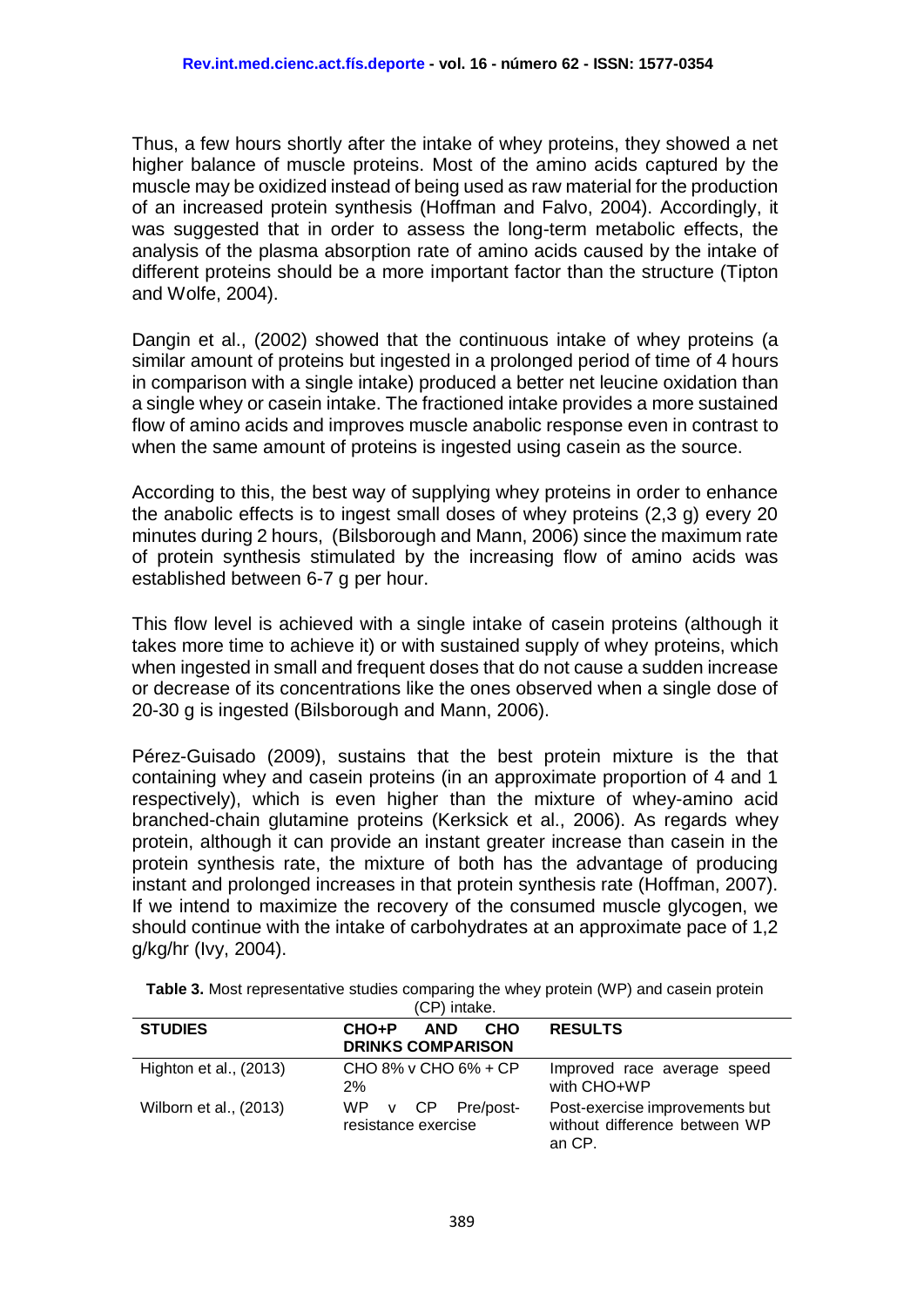| Pérez-Guisado<br>(2009)<br>Hoffman (2007)                  | Combination of WP+CP                                                       | The best proportion to combine<br>and CP<br><b>WP</b><br>is 4 and<br>$\overline{1}$<br>respectively.<br>More effective production of<br>instant and prolonged increases<br>in protein synthesis. |
|------------------------------------------------------------|----------------------------------------------------------------------------|--------------------------------------------------------------------------------------------------------------------------------------------------------------------------------------------------|
| Bilsborough and Mann<br>(2006)                             | <b>WP</b>                                                                  | <b>Best</b><br>whey<br>administration<br>method is 2,3 g/20 minutes<br>during 2 hours.                                                                                                           |
| Tipton et al., (2004)<br>Hoffman<br>Falvo<br>and<br>(2004) | WPvCP                                                                      | WP is more absorbed more<br>CP<br>quickly<br>than<br>whose<br>absorption can last for hours.                                                                                                     |
| Tipton and Wolfe (2004)                                    | Combination of WP+CP                                                       | More effective production of<br>instant and prolonged increases<br>in protein synthesis.                                                                                                         |
| Calbet & McLean (2002)                                     | CHO+WP<br>v total milk<br>proteins                                         | Greater<br>absorption<br>οf<br>hydrolyzed peptides through the<br>intestine and higher availability<br>of AA during the post-prandial<br>period with WP.                                         |
| Dangin et al., (2002)                                      | WPvCP<br>WP administered during<br>4hrs v 1 single intake of<br>WP and CP. | Higher net leucine oxidation with<br>the prolonged intake of WP than<br>with a single intake of WP or CP.                                                                                        |
| Tipton et al., (2001)                                      | WPvCP                                                                      | Greater leucine content with<br>WP.                                                                                                                                                              |
| Boire et al., (1997)                                       | WPvCP                                                                      | rapid and<br>higher-<br>A<br>more<br>magnitude appearance of amino<br>acids in plasma and transitory<br>WP.<br>However, CP obtained a higher<br>increase of leucine 7 hours later.               |
| Zawadzki, Yaspelkis &<br>Ivy, (1992)                       | <b>CHO</b><br>CHO+WP                                                       | Higher speed in the synthesis of<br>glycogen during 4 hours with<br>CHO+WP.                                                                                                                      |

Calbet and McLean (2002) noticed that the combined administration of glucose and hydrolyzed proteins stimulates the synergetic release of insulin without considering the source of proteins. These authors concluded that hydrolyzed peptides are absorbed at a higher rate in the small intestine than the total of whey proteins administered as a milk solution, which is reflected as a rapid increase in the plasma concentration of branched-chain amino acids in peripheral blood (table 3). Therefore, we can claim that the metabolic benefits obtained with a protein supplement or balanced amino acid profiles are higher than when BCAA supplements are ingested.

Furthermore, hydrolyzed whey proteins produced a greater availability of amino acids during the 3-hour- post-prandial period. According to Calbet and McLean (2002), the combination of high levels of plasma amino acids and insulin could explain the superiority of the hydrolyzed peptides on all the other proteins in order to stimulate a better use of nitrogen, especially when they are administered in combination with glucose.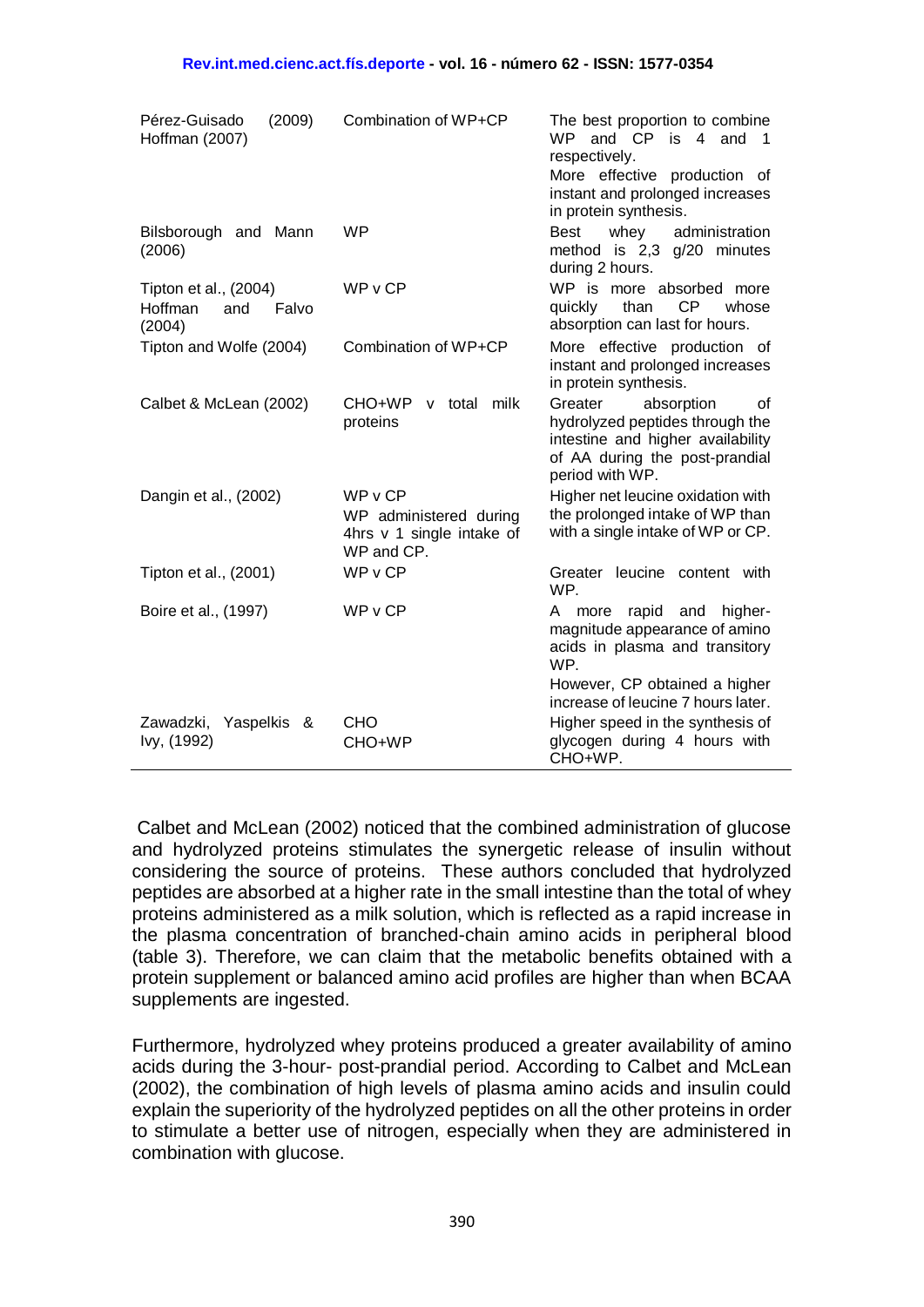Most authors agree that the best strategy to properly enhance muscle anabolism would be the intake of a preparation in which different proteins from different sources are mixed up (Tipton and Wolfe, 2004). Consequently, muscle protein regenerates more efficiently after the intake of hydrolyzed whey or soy casein when at ease as well as after resistance exercise in young males (Tang et al., 2009). Although both proteins are absorbed quickly, the ingestion of hydrolyzed whey is quicker than that of soy after resistance exercise. These differences may be related to the speed with which proteins are ingested (that is to say, fast v slow) or possibly to minor differences in the leucine content of each protein.

### **4. CONCLUSIONS**

- 1- The studies we have revised consider that the availability of carbohydrates is the main undermining factor during prolonged exercise, but have not found any studies that may determine the maximum absorption capacity of carbohydrates compatible with the administration of a greater amount of proteins in order to enhance performance during exercise.
- 2- The most effective drinks are those combining casein and whey proteins together with CHO proteins since they produce instant and prolonged increases in the protein synthesis rate. Amino acids are equally effective to increasing the protein synthesis rate even though they are more effective when they are ingested shortly before the training session, but in order to appropriately enhance muscle anabolism, the most suitable strategy is to ingest a preparation in which proteins from various sources are mixed up.
- 3- The most relevant studies suggest testing the drinks during resistance training sessions similar to competition in team sports with variable efforts as well as individual sports. The analysis contained in the revision reveals statistically significant differences in sport performance with resistance training protocols prolonged aver an hour where the participants end up exhausted.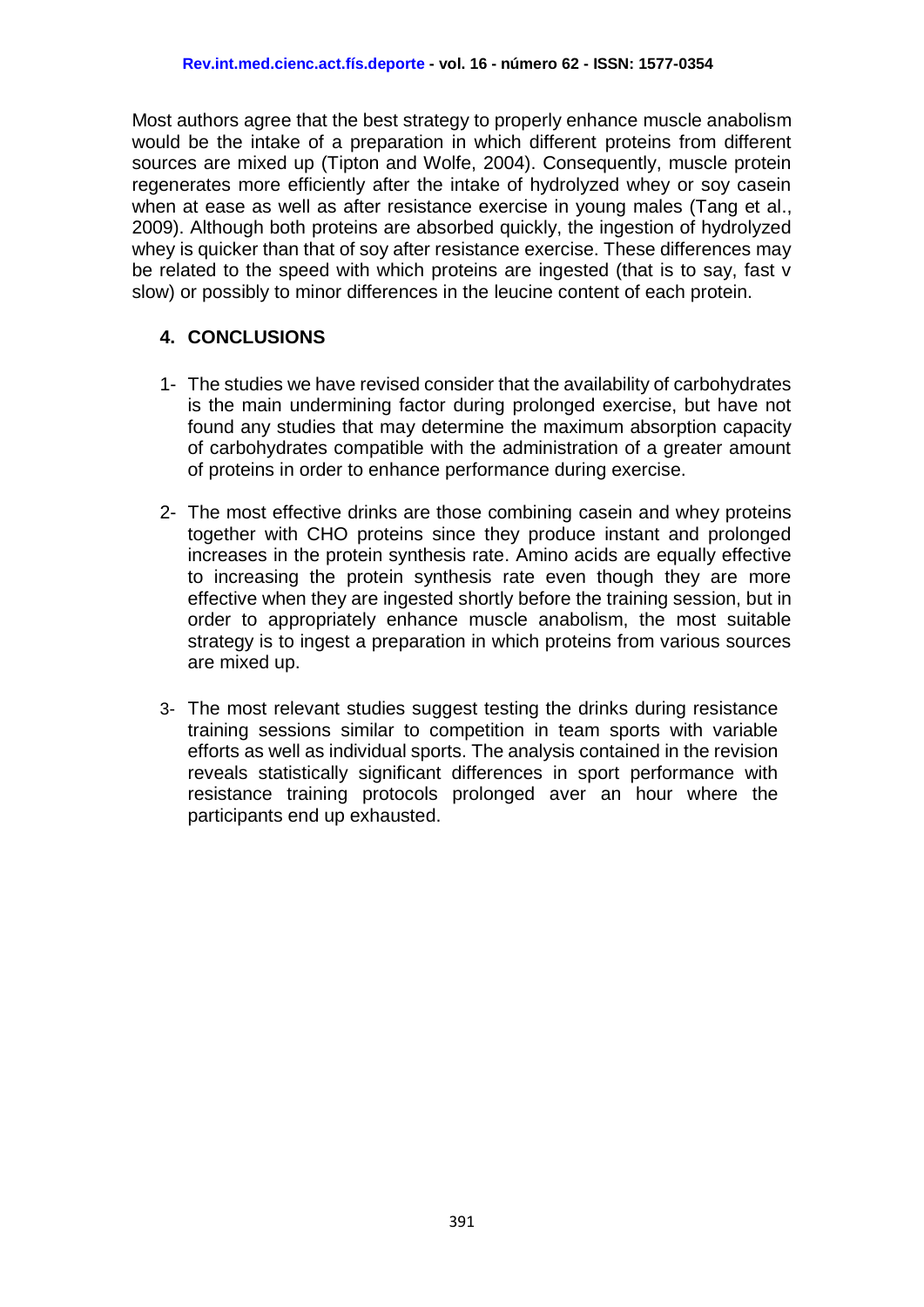# **5. REFERENCES**

- Alghannam, A. (2011). Carbohydrate-protein ingestion improves subsequent running capacity towards the end of a football-specific intermittent exercise. Applied Physiology, Nutrition & Metabolism, 36 (5), 748-757. <http://dx.doi.org/10.1139/h11-097>
- Anderson, O. (2001). Why high-carb recovery drinks are more effective than carb-protein mixtures. Peak Performance, 146, 6-8.
- Antonio, J., Kalman, D., Stout, J., Greenwood, M., Willoughby, D., Gregory, G (2008). Essentials of Sports Nutrition and Supplements. Texas, USA. Ed: Humana Press, International Society of Sport Nutrition. [http://dx.doi.org/10.1016/S1744-1161\(08\)70407-1](http://dx.doi.org/10.1016/S1744-1161(08)70407-1)
- Beelen, M., Burke, L., M, Gibaia, M. J. y Van Loon, L.J.C. (2010). Nutritional Strategies to Promote Postexercise Recovery. International Journal of Sport Nutrition & Exercise Metabolism, 20 (6), 515- 518.
- Betts, J., Williams, C., Duffy, K. y Gunner, F. (2007). The influence of carbohydrate and protein ingestion during recovery from prolonged exercise on subsequent endurance performance. Journal of Sports Sciences, 25, (13), 1449-1460. <http://dx.doi.org/10.1080/02640410701213459>
- Bilsborough, S. y Mann, N. (2006). A review of issue of dietary protein intake in humans. International Journal of Sport Nutrition and Exercise Metabolism, 16, 129-152.
- Biolo, G., Tipton, K.D., Klein, S. y Wolfe. R. R. (1997). An abundant supply of amino acids enhances the metabolic effect of exercise on muscle protein. American Journal Physiology, 273, 122–129.
- Bloomstrand, E., Hassmen, P. y Newsholme, E. (1991). Effect of branch-chain amino acid supplementation on mental performance. Acta Physiologica Scandinavica, 143, 225-226. [http://dx.doi.org/10.1111/j.1748-](http://dx.doi.org/10.1111/j.1748-1716.1991.tb09225.x) [1716.1991.tb09225.x](http://dx.doi.org/10.1111/j.1748-1716.1991.tb09225.x)
- Boirie, Y., Dangin, M., Gachon, P., Vasson, M. P., Maubois, J. L. y Beaufrere, B. (1997). Slow and fast dietary proteins differently modulate postprandial protein accretion. Proceedings of the National Academy of Science of USA, 94, 14930–14935. <http://dx.doi.org/10.1073/pnas.94.26.14930>
- Borsheim, E., Aarsland, A. y Wolfe, R.R. (2004). Effect of an amino acid, protein, and carbohydrate mixture on net muscle protein balance after resistance exercise. International Journal of Sport Nutrition and Exercise Metabolism, 1, 255-271.
- Breen, L., Tipton, K., Jeukendrup, D. y Asker, E. (2010). No Effect of Carbohydrate-Protein on Cycling Performance and Indices of Recovery. Medicine & Science in Sports & Exercise, 42 (6), 1140-1149.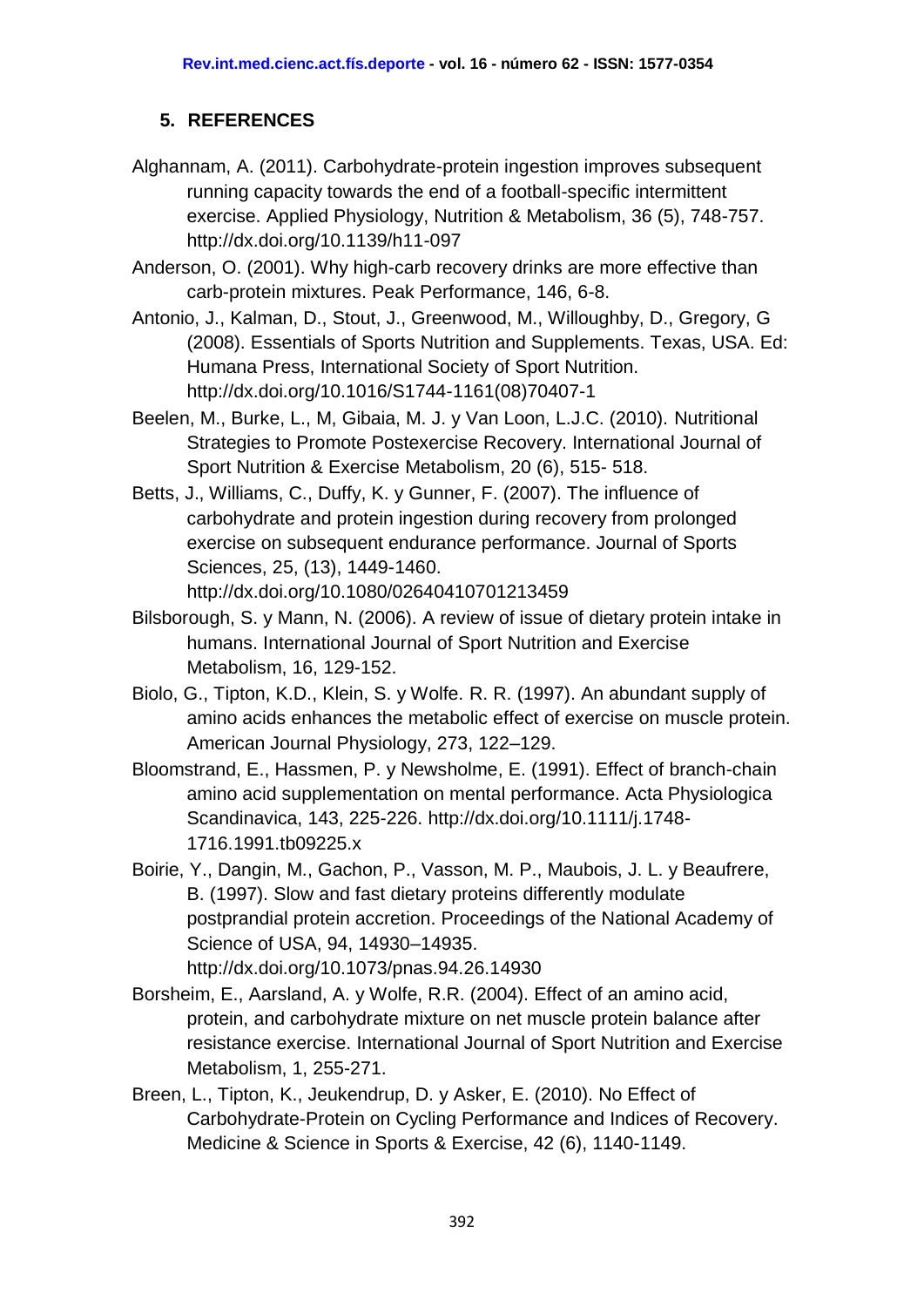- Burke, E. R. (1999). Optimal Muscle Recovery: Your Guide to Achieving Peak Physical Performance, Garden City Park, NY: Avery Publishing Group.
- Burke, L.M., Castell. L.M., Stear, S.J., Rogers, P.J., Blomstrand, E., Gurr, S., Mitchell, N., Stephens, M.B. y Greenhaff, P.L. (2012). BJMS Reviews. A-Z Nutritional supplements: dietary supplements, sports nutrition foods and ergogenic aids for health and performance Part 4. British Journal of Sports Medicine, 44, 389-391.

<http://dx.doi.org/10.1136/bjsm.2010.072405>

- Calbet, J.A. y McLean, D.A. (2002). Plasma glucagons and insulin responses depend on the rate of appearance of amino acids after ingestion of different protein solutions in humans. Journal of Nutrition, 132, 2174- 2182.
- Carli, G., Bonifazi, M., Lodi, L., Lupo, C., Martelli, G. y Viti, A. (1992). Changes in the exercise-induced hormone response to branched chain amino acid administration. European Journal of Applied Physiology and Occupational Physiology, 6, 272-277. <http://dx.doi.org/10.1007/BF00626291>
- Cathcart, A., Murgatroyd, S., McNab, A., Whyte, L. y Easton, C. (2011). Combined carbohydrate-protein supplementation improves competitive endurance exercise performance in the heat. European Journal of Applied Physiology, 111, (9), 2051-206. [http://dx.doi.org/10.1007/s00421-](http://dx.doi.org/10.1007/s00421-011-1831-5) [011-1831-5](http://dx.doi.org/10.1007/s00421-011-1831-5)
- Cepero, M., Padial, R., Rojas, F.J., Geerlings, A., De la Cruz, J.C. y Boza, J.J. (2010). Influence of ingesting casein protein and whey protein Carbohydrate beverages on recovery and performance of an Endurance cycling test. Journal of Human Sport and Exercise, V (II), 158-175. <http://dx.doi.org/10.4100/jhse.2010.52.06>
- Cepero, M., Rojas, F. J., Geerlings, A., de la Cruz, J. C., Romero, S. y Boza, J. J. (2009). Effects of a carbohydrate and a carbohydrate and casein protein beverages on recovery and performance of endurance cycling capacity. Journal of Human Sport and Exercise, 4 (2), 72-77. <http://dx.doi.org/:10.4100/jhse.2009.42.09>
- Colombani, P.C., Kovacs, C., Frey-Rindova, P., Frey, W., Langhans, W., Arnold, M. y Wenk, C. (1999). Metabolic effects of a protein supplemented carbohydrate drink in marathon runners, International Journal of Sport Nutrition, 9,181-201.
- Dangin, M., Boirie, Y., Guillet, C. y Beaufrere, B. (2002). Influence of the protein digestion rate on protein turnover in young and elderly subjects. Journal of Nutrition, 13, 3228S–3233S.
- Davis, J.M. (1995). Carbohydrates, branched-chain amino acids, and endurance, The central fatigue hypothesis. International Journal of Sport Nutrition, 5, S29-38.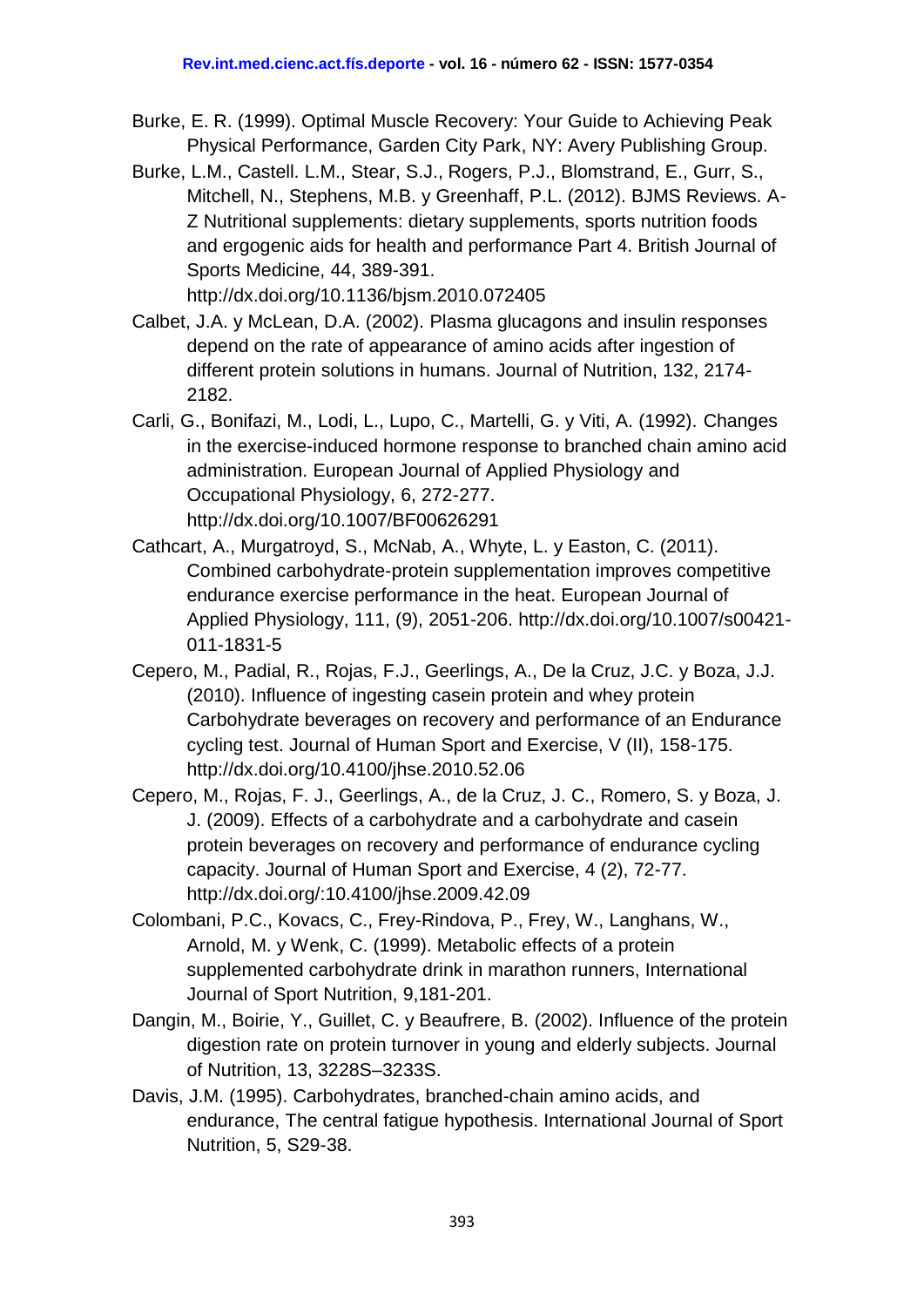- Davis, J.M., Welsh, R.S. y Alerson, N.A. (2000). Effects of carbohydrate and chromium ingestion during intermittent high-intensity exercise to fatigue. International Journal of Sport Nutrion Exercise & Metabolism, 10, 476 - 485.
- Di Pasquale, M.G. (1997). Amino acids and proteins for the athlete: The anabolic edge. In Energy-Yielding Macronutrients and Energy Metabolism in: Sports Nutrition. Boca Raton, FL: CRC Press.
- Elliot, T. A., Cree, M.G., Sanford, A.P., Wolfe, R.R. y Tipton, K. D. (2006). Milk ingestion stimulates net muscle protein synthesis following resistance exercise. Medicine Sciences of Sports Exercise, 3, 667–674. <http://dx.doi.org/10.1249/01.mss.0000210190.64458.25>
- Ferguson-Stegall, L., McCleave, E., Zhenping, D., Kammer, L., Bei, W., Doerner, P., Yang, L. y Ivy, J.L. (2010). The effect of a low carbohydrate beverage with added protein on cycling endurance performance in trained athletes. Journal of Strength & Conditioning Research, 24 (10), 2577- 2587. <http://dx.doi.org/10.1519/JSC.0b013e3181ecccca>
- Fogt, D.L. y Ivy, J.L. (2000). Effects of post exercise carbohydrate-protein supplement on skeletal muscle glycogen storage. Medicine and Science in Sports and Exercise, 32(5) Suppl, (47th Annual Meeting of the American College of Sports Medicine, Indianapolis, IN, May 29-31, 2000).
- Gasier, H. y Olson, C. (2010). The Effects of a Carbohydrate-Protein Drink on Performance and Mood in U.S. Para rescue Trainees. Journal of Exercise Physiology online, 13 (3), 22-31.
- Goh, Q., Boop, CA., Luden, ND., Smith, AG., Womack, CJ., Saunders, M.J. (2012). Recovery from Cycling Exercise: Effects of Carbohydrate and Protein Beverages. Nutrients, 4, 568-584. <http://dx.doi.org/10.3390/nu4070568>
- González-Gallego, J. (2006). Nutrición en el deporte: ayudas ergogénicas y dopaje. Madrid: Díaz de Santos,Fundación Universitaria Iberoamericana.
- Green, M., Corona, B., Doyle, J. y Ingalls, C. (2008) Carbohydrate-Protein Drinks Do Not Enhance Recovery from Exercise-Induced Muscle Injury. International Journal of Sport Nutrition & Exercise Metabolism, 18 (1), 1- 18.
- Highton, J., Twist, C., Lamb, K. y Nicholas, C. (2013). Carbohydrate-protein coingestion improves multiple-sprint running performance. Journal of Sports Sciences, 31, 361-369. <http://dx.doi.org/10.1080/02640414.2012.735370>
- Hoffman, J.R. (2007). Protein Intake: Effect of Timing. Journal of Strength Conditioning, 29, 26-34. [http://dx.doi.org/10.1519/1533-](http://dx.doi.org/10.1519/1533-4295(2007)29%5b26:PIEOT%5d2.0.CO;2) [4295\(2007\)29\[26:PIEOT\]2.0.CO;2](http://dx.doi.org/10.1519/1533-4295(2007)29%5b26:PIEOT%5d2.0.CO;2) http://dx.doi.org/10.1519/00126548- 200712000-00005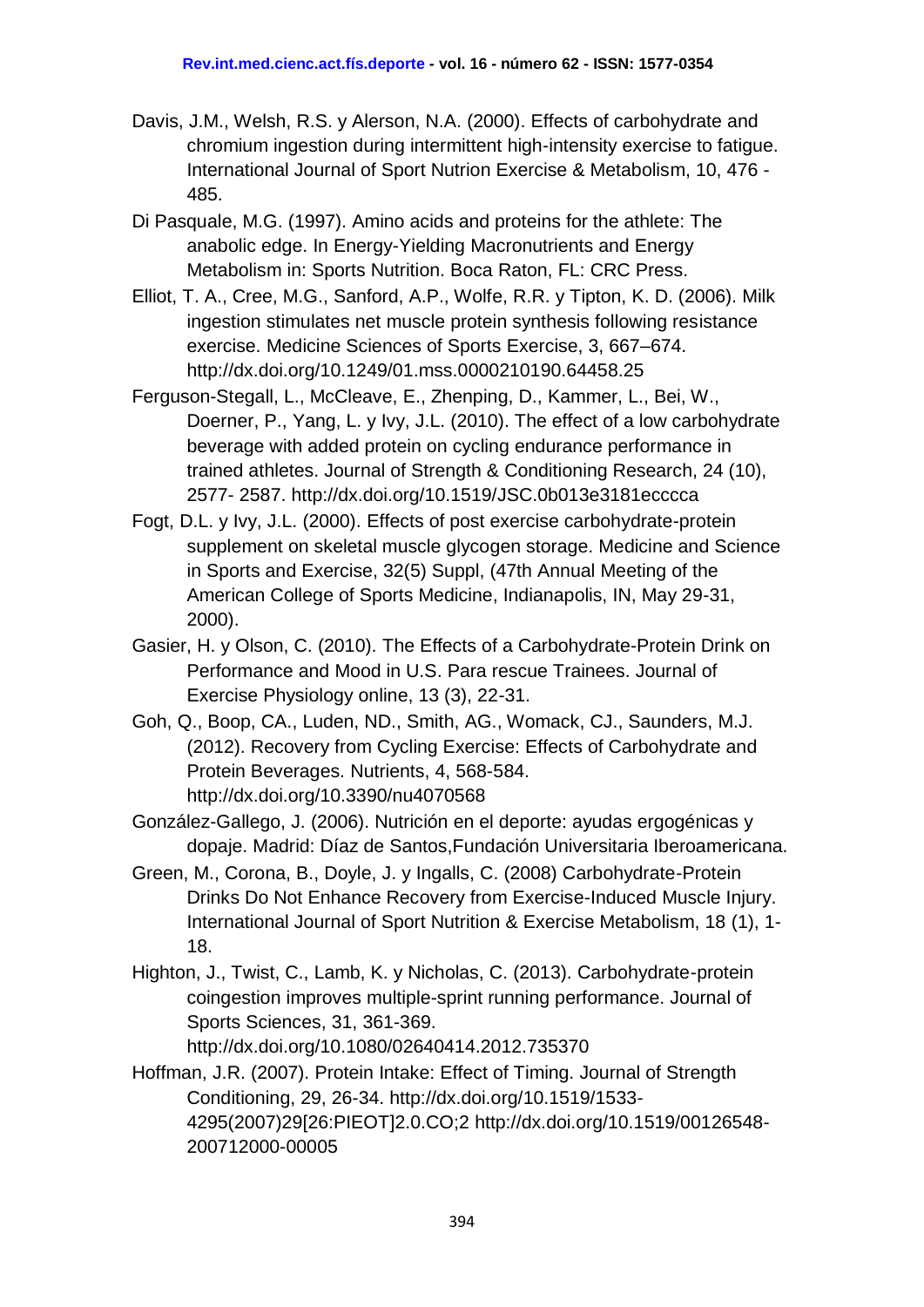- Hoffman, J.R. y Falvo, M.J. (2004). Protein–which is best?, Journal of Sports Science and Medicine, 3, 118-130.
- Howarth, K., Moreau, N., Phillips, S. y Gibala, M. (2009). Coingestion of protein with carbohydrate during recovery from endurance exercise stimulates skeletal muscle protein synthesis in humans. Journal of Applied Physiology, 106(4), 1394-1402. <http://dx.doi.org/10.1152/japplphysiol.90333.2008>
- Ivy, J. (2004). Regulation of muscle glycogen repletion, muscle protein synthesis and repair following exercise. Journal of Sports Science & Medicine, 3, 131-38.
- Ivy, J.L., Res, P., Sprague, R. y Widzer, M. (2003). Effect of a carbohydrateprotein supplement on endurance performance during exercise of varying intensity. International Journal of Sport Nutrition and Exercise Metabolism, 13, 388–401.
- Jentjens R, & Jeukendrup A. (2003). Determinants of post-exercise glycogen synthesis during short-term recovery. Sports Medicine, 33(2),117-44. <http://dx.doi.org/10.2165/00007256-200333020-00004>
- Jeukendrup, A. (2007). Carbohydrate Supplementation during Exercise: Does it help? How much is too much? Sports Science Exchange, 106, 20 (3).
- Jeukendrup, A.E.. y Jentjens, R. (2000). Oxidation of CHO feedings during prolonged exercise: current thoughts, guidelines, and directions for future research. Sports Medicine, 29, 407-424. <http://dx.doi.org/10.2165/00007256-200029060-00004>
- Karlsson, H.K.R., Nilsson, P.A., Nilsson, J., y cols. (2004) Branched chain amino acids increase phosphorylation in human skeletal muscle after resistance exercise. American Journal of Physiology Endocrinology Metabolism, 287, E1–7. <http://dx.doi.org/10.1152/ajpendo.00430.2003>
- Kerksick, C.M., Rasmussen, C.J., Lancaster, S.L., Magu, B., Smith, P. y Melton, C. (2006).The effects of protein and amino acid supplementation on performance and training adaptations during ten weeks of resistance training. Journal of Strength and Conditioning Research, 2, 643-653. <http://dx.doi.org/10.1519/R-17695.1> [http://dx.doi.org/10.1519/00124278-](http://dx.doi.org/10.1519/00124278-200608000-00028) [200608000-00028](http://dx.doi.org/10.1519/00124278-200608000-00028)

Kern, M. (2005). Sports Nutrition. NY., USA :Taylor & Francis.

- Koopman, R., Wagenmakers, A.J.M., Manders, R.J.F., Zorenc, A.H.G., Senden, J.M.G., Gorselink, M., Keizer, H.A. y Van Loon, L.J.C. (2005). Combined ingestion of protein and free leucine with carbohydrate increases postexercise muscle protein synthesis in vivo in male subjects. American Journal of Physiology and Endocrinology. Metabolism, 288, E645–E653. <http://dx.doi.org/10.1152/ajpendo.00413.2004>
- Kreider, R.B. (1998). Central fatigue hypothesis and overtraining. In Kreider RB, Fry AC, O'Toole M (editors), Overtraining in Sport. Champaign, Illinois: Human Kinetics, 309-331.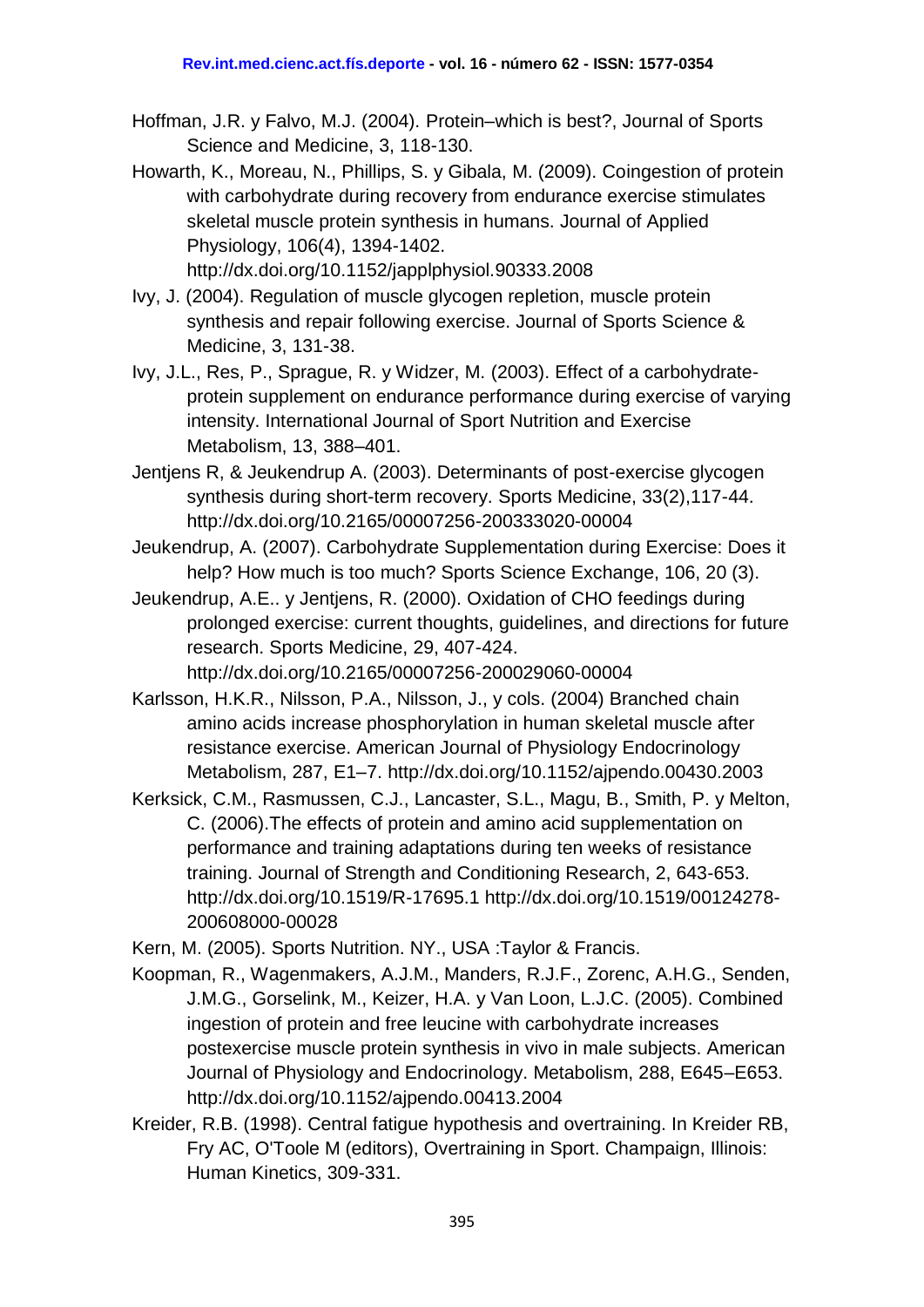- Kreider, R.B., Miriel, V. y Bertun, E. (1993). Aminoacid supplementation and exercise performance: proposed ergogenic value. Sports Medicine, 16, 190-209. <http://dx.doi.org/10.2165/00007256-199316030-00004>
- Lowery, M.L:. (2012). Dietary Protein and Resistance Exercise. Florida, USA: ED. CRC Press. <http://dx.doi.org/10.1201/b11928>

MacLaren, D. (2007). Nutrition and sport. New York : Elsevier.

<http://dx.doi.org/10.1186/1550-2783-4-11>[http://dx.doi.org/10.1016/B978-0-443-](http://dx.doi.org/10.1016/B978-0-443-10341-4.50003-5) [10341-4.50003-5](http://dx.doi.org/10.1016/B978-0-443-10341-4.50003-5)

Madsen, K., McLean, D.A., Kiens, B. y Christiansen, D. (1996). Effects of glucose, glucose plus branched-chain amino acids, or placebo on bike performance over 100km. Journal of Applied Physiology, 81(6), 2644- 2650.

Manninen, A. H. (2004). Protein Hydrolysates In Sports And Exercise: A Brief Review. Journal of Sports Science and Medicine, 3, 60-63.

Manninen, A.H. (2006). Hyperinsulinaemia, hyperaminoacidaemia and postexercise muscle anabolism: the search for the optimal recovery drink. British Journal of Sports Medicine, 11, 900-905. <http://dx.doi.org/10.1136/bjsm.2006.030031>

Maughan, R.J. y Murray, R. (2009). Sports Drinks: Basic Science and Practical Aspects . New York, USA: CRC Press .

McBrier, N., Vairo, G., Bagshaw, D., Lekan, J., Bordi, P. y Kris-Etherton, P. (2010). Cocoa-based protein and carbohydrate drink decreases perceived soreness after exhaustive aerobic exercise: a pragmatic preliminary analysis. Journal of Strength & Conditioning Research, 24(8), 2203-2210. <http://dx.doi.org/10.1519/JSC.0b013e3181e4f7f9>

McDonalds, L. (2009). Applied Nutrition for Mixed Sports. USA: Ed. Softback.

McGlory, C. y Morton, J. (2010). The Effects of Postexercise Consumption of High- Molecular-Weight Versus Low-Molecular-Weight Carbohydrate Solutions on Subsequent High-Intensity Interval-Running Capacity. International Journal of Sport Nutrition & Exercise Metabolism, 20 (5), 361-369.

McLean, D.A., Graham, T.E. y Saltin, B. (1996). Stimulation of muscle amrnonia production during exercise following branched chain amino acid supplementation in humans. Journal of Physiology, 493, 902-922.

Millard-Stafford, M., Warren, G., Thomas, L., Doyle, J., Snow, T. y Hitchcock, K. (2005). Recovery from Run Training: Efficacy of a Carbohydrate-Protein Beverage? International Journal of Sport Nutrition & Exercise Metabolism, 15(6), 610-624.

Miller, S.L., Tipton, K.D., Chinkes, D.L., Wolf, S.E. y Wolfe, R.R. (2003). Independent and combined effects of amino acids and glucose after resistance exercise. Medicine and Science in Sports and Exercise, 35, 449-455. <http://dx.doi.org/10.1249/01.MSS.0000053910.63105.45>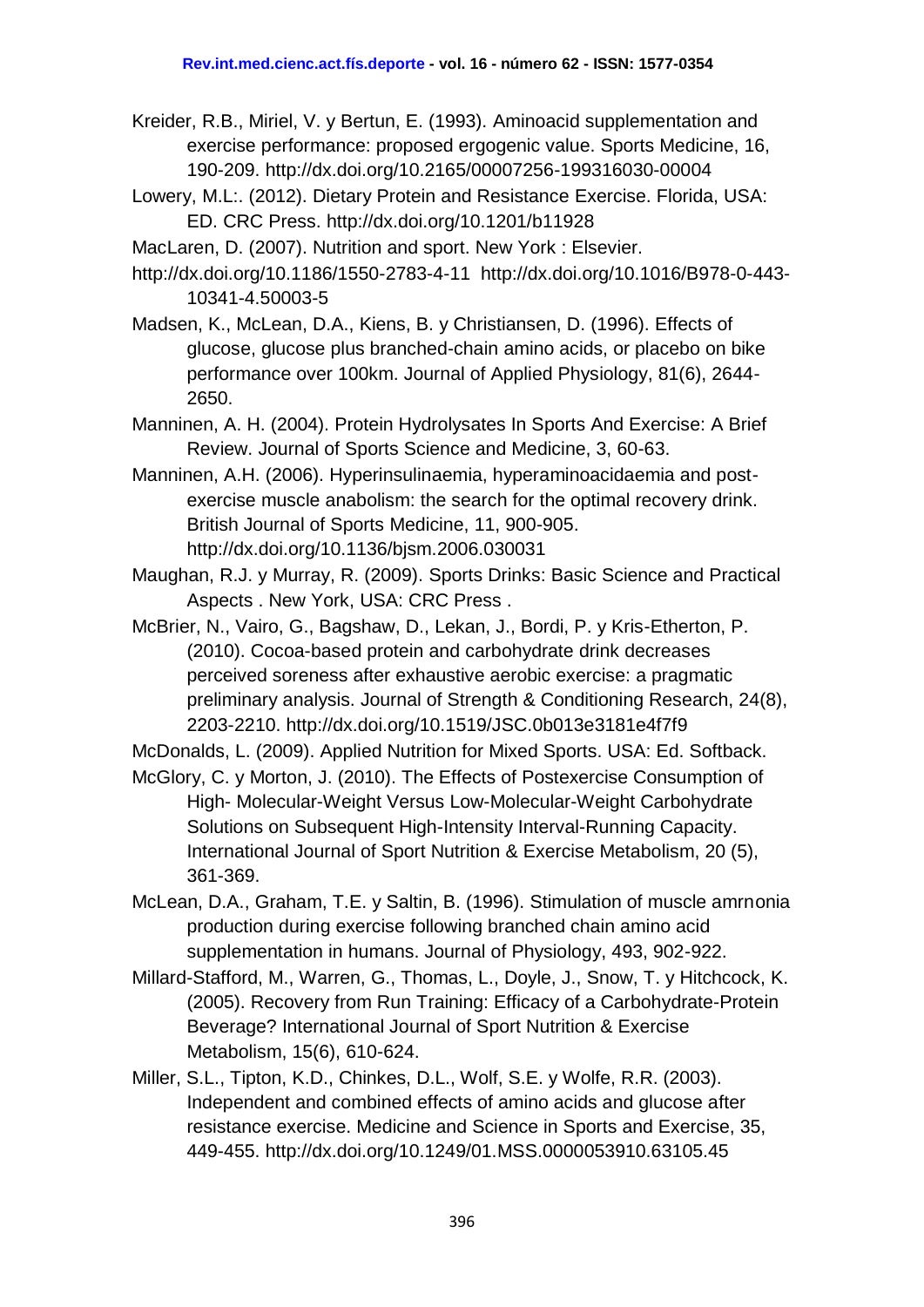Moore, R.W., Saunders, M.J., Pratt, C.A., Hammer, M.C., Lehman,K.L., Todd, K., Flohr, J.A. y Kies, A.K. (2007). Improved tme to exhaustion with carbohydrate-protein hydrolysate beverage. Medicine and Science in Sports and Exercise,39, Suppl.:S89-S90. <http://dx.doi.org/10.1249/01.mss.0000273263.06127.e6>

Naclerio, F.J. (2007). Utilización de las Proteínas y Aminoácidos como Suplementos o Integradores Dietéticos. PubliCE Standard. Pid: 766.

- Newsholme, E.A. y Blomstrand E. (2006). Branched chain amino acids and central fatigue. Journal of Nutrition, 136. 274–276S.
- Newsholme, E.A., Parry-Billings, M., McAndrew, M. y cols. (1991). Biochemical mechanism to explain some characteristics of overtraining. In Brouns F (editor): Medical Sports Science, Vol. 32, Advances in Nutrition and Top Sport (pages 79-93). Basel, Germany: Karger.
- Niles, E.S., Lachowetz, T., Garfi, J., Sullivan, W., Smith, J.C., Leyh, B.P. y Headley, S.A. (2001). Carbohydrate-protein drink improves time to exhaustion after recovery from endurance exercise. Journal of Exercise Physiology, 4, 45–52.
- Osterberg, K.L, Zachwieja, J.J. y Smith, J.W. (2008). Carbohydrate and carbohydrate + protein for cycling time-trial performance. Journal of Sports Sciences, 26, 227–233.
	- <http://dx.doi.org/10.1080/02640410701459730>
- Pérez-Guisado, J. (2009). Importancia del momento en que se realiza la ingestión de los nutrientes. Revista Internacional de Medicina y Ciencias de la Actividad Física y el Deporte, 9 (33), 14-24.
- Philips, S.M. (2013). Protein consumption and resistance exercise: maximizing anabolic potential. Sports Science Exchange, 26, 107, 1-5.
- Poole, C., Wilborn, C., Taylor, L. y Kerksick, C. (2010) The role of post-exercise nutrient administration on muscle protein synthesis and glycogen synthesis. Journal of Sports Science & Medicine, 9 (3), 354-364.
- Portier, H., Chatard, J.C., Filaire, E., y cols. (2008) Effects of branched chain amino acids supplementation on physiological and psychological performance during an offshore sailing race. European Journal of Applied Physiology, 104, 787–94. <http://dx.doi.org/10.1007/s00421-008-0832-5>
- Rasmussen, B.B., Tipton, K.D., Miller, S.L., Wolf, S. y Wolfe, R. (2000). An oral essential amino acid-carbohydrate supplement enhances muscle protein anabolism after resistance exercise. Journal Applied Physiology, 88, 386- 392.
- Ready, S.L., Seifert, J.G. y Burke, E. (1999). The effect of two sports drinks formulations on muscle stress and performance. Medicine and Science in Sports and Exercise, 31, S124. [http://dx.doi.org/10.1097/00005768-](http://dx.doi.org/10.1097/00005768-199905001-00457) [199905001-00457](http://dx.doi.org/10.1097/00005768-199905001-00457)
- Reitelseder, S., Agergaard, J., Doessing, S., Helmark, I.C., Lund, P., Kristensen, N.B., Frystyk, J., Flyvbjerg, A., Schjerling, P., Van Hall, G.,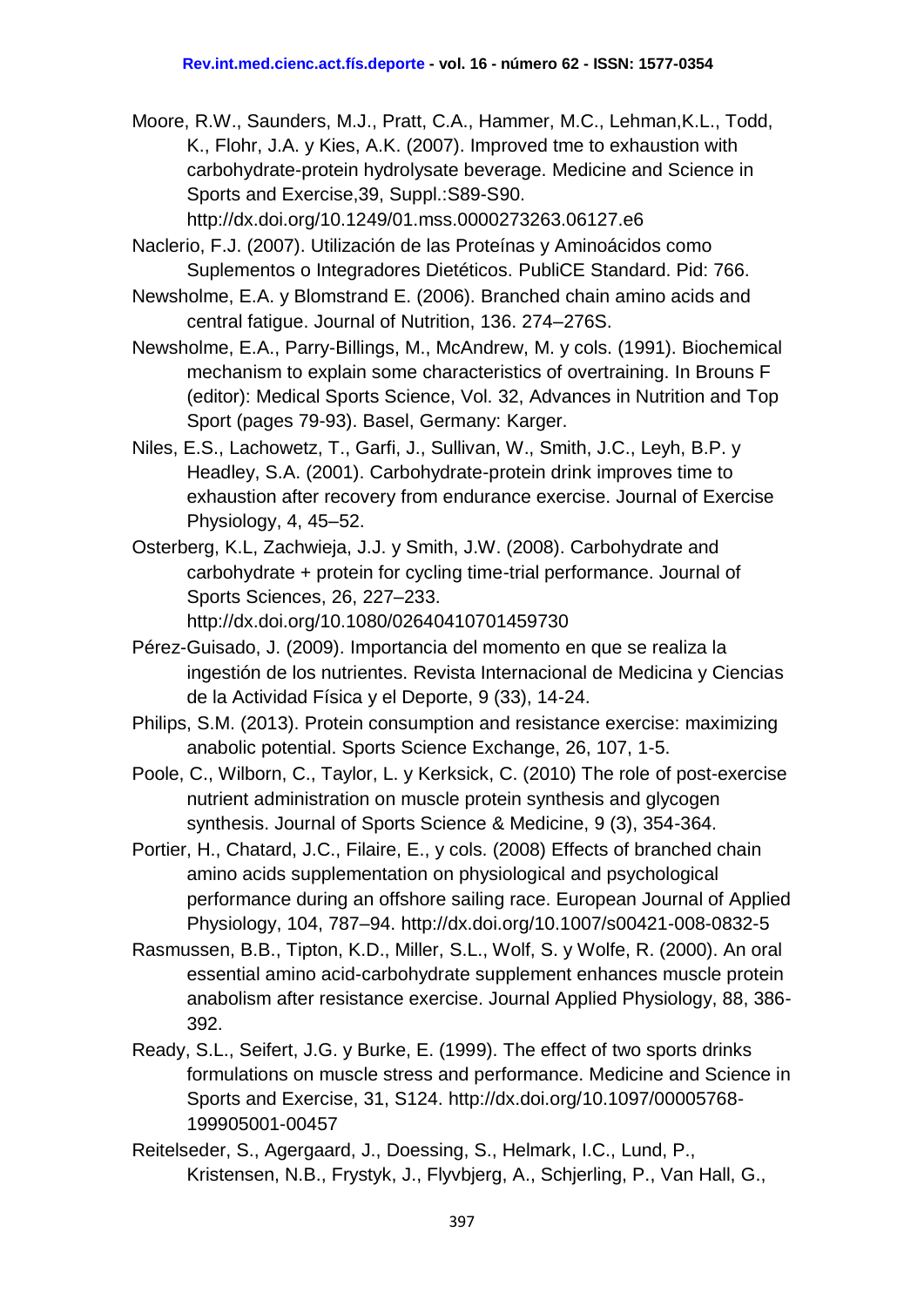Kjaer, M. y Holm. L. (2010). Whey and casein labeled with l-[1-13C] leucine and muscle protein synthesis: effect of resistance exercise and protein ingestion. American Journal of Physiology Endocrinology and Metabolism, 200 (1), E231- E242.

- Richter, E., Mikines, A.K.J., Galbo, H. y Kiens, B. (1989). Effect of exercise on insulin action in human skeletal muscle. Journal Applied Physiology, 66, 876–885.
- Romano-Ely, B.C., Todd, M.K., Saunders, M.J. y Laurent, T.S. (2006). Effect of an isocaloric carbohydrate-protein-antioxidant drink on cycling performance. Medicine and Science in Sports and Exercise, 38, 1608– 1616. <http://dx.doi.org/10.1249/01.mss.0000229458.11452.e9>
- Saunders, M.J, Kane, M.D. y Todd, M.K. (2004). Effects of a carbohydrate– protein beverage on cycling endurance and muscle damage. Medicine and Science in Sports and Exercise, 36, 1233–1238. <http://dx.doi.org/10.1249/01.MSS.0000132377.66177.9F>
- Saunders, M.J, Luden, N.D, Pratt, C.A. & Moore, R.W. (2006). Carbohydrate and protein hydrolysate beverage improves late-race cycling performance and prevents post-exercise muscle damage. Journal of the International Society of Sports Nutrition, 3(1):S20.
- Saunders, M.J. (2007). Coingestion of carbohydrate-protein during endurance exercise: Influence on performance and recovery. International Journal of Sport Nutrition and Exercise Metabolism, 17, S87–S103.
- Saunders, M.J., Luden, N.D. y Herrick, J.E. (2007). Consumption of an oral carbohydrateprotein gel improves cycling endurance and prevents postexercise muscle damage. Journal of Strength and Conditioning Research, 21, 678–684. [http://dx.doi.org/10.1519/00124278-200708000-](http://dx.doi.org/10.1519/00124278-200708000-00005) [00005](http://dx.doi.org/10.1519/00124278-200708000-00005) <http://dx.doi.org/10.1519/R-20506.1>
- Saunders, M.J., Moore, R., Kies, A.K., Luden, N.D. y Pratt, C.A. (2009). Carbohydrate and Protein Hydrolysate: Coingestion's improvement of Late-Exercise Time-Trial Performance. International Journal of Sport Nutrition and Exercise Metabolism, 19, 136-149.
- Schedl, H.P., Muaghan, R.J. y Gisolfi, C.B. (1994). Intestinal absorption during rest and exercise: implications for formulating an oral rehydration solution (ors). Medicine and Science in Sports and Exercise, 2, 267–280. <http://dx.doi.org/10.1249/00005768-199403000-00001>
- Shephard, R.J. (2012a) The Impact of Ramadan Observance upon Athletic Performance. Nutrients, 4(6), 491-505. <http://dx.doi.org/10.3390/nu4060491>
- Shephard, R.J. (2012b). Physical performance and training response during Ramadan observance, with particular reference to protein metabolism. British Journal of Sports Medicine, 46, 477-484. <http://dx.doi.org/10.1136/bjsports-2011-090849>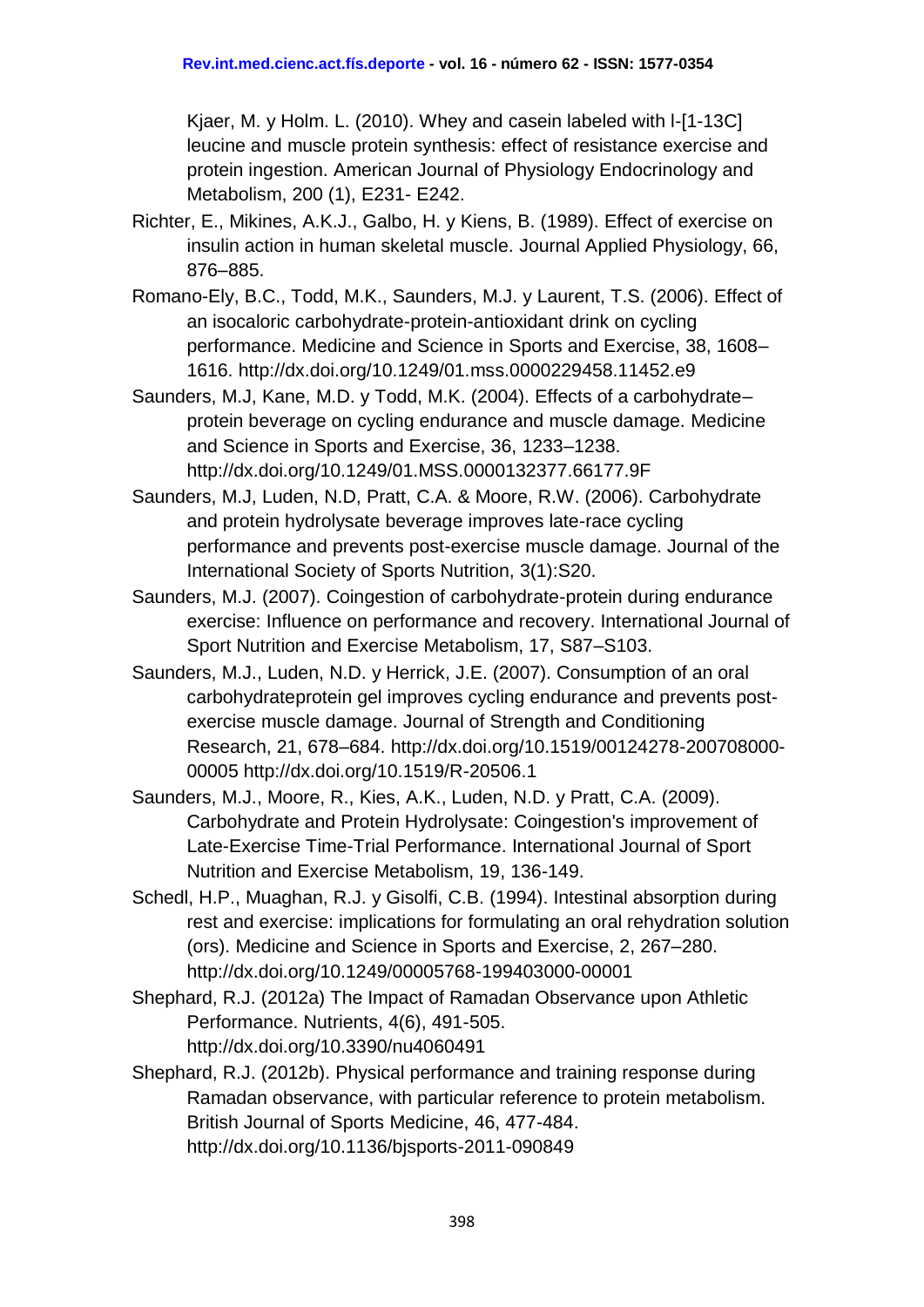- Skillen, R.A., Testa, M, Applegate, E.A., Heiden, E.A., Fascetti, A.J. y Casazza, G.A. (2008). Effects of an Amino Acid–Carbohydrate Drink on Exercise Performance After Consecutive-Day Exercise Bouts. International Journal of Sport Nutrition and Exercise Metabolism, 18, 473-492.
- Tang, J.E., Moore, D.R., Kujbida, G.W.,Tarnopolsky, M.A. y Phillips, S.M. (2009) Ingestion of whey hydrolysate, casein, or soy protein isolate: effects on mixed muscle protein synthesis at rest and following resistance exercise in young men. Journal of Applied Physiology, 107 (3), 987-992. <http://dx.doi.org/10.1152/japplphysiol.00076.2009>
- Thomas, J.R., Nelson, J.K, y Silverman, S. (2011). Research Methods in Physical Activity. 6th Edition. Champaign, Illinois: Human Kinetics.
- Tipton, K.D. y Wolfe, R.R. (2004). Protein and amino acids for athletes. Journal of Sports Sciences, 22 (1), 65-79. <http://dx.doi.org/10.1080/0264041031000140554>
- Tipton, K.D., Elliot, T.A., Cree, M.G., Wolf, S.E., Sanford, A.P., y Wolf, R.R. (2004). Ingestion of casein and whey proteins results in muscle anabolism after resistance exercise. Medicine and Science in Sports and Exercise, 36, 2073–2081. <http://dx.doi.org/10.1249/01.MSS.0000147582.99810.C5>
- Tipton, K.D., Elliott, T.A., Cree, M.G., Aarsland, A.A, Sanford, A.P. y Wolfe, R.R. (2007). Stimulation of net muscle protein synthesis by whey protein ingestion before and after exercise. American Journal Physiology Endocrinology Metabolism, 292, E71-E76. <http://dx.doi.org/10.1152/ajpendo.00166.2006>
- Tipton, K.D., Ferrando, A.A., Phillips, S.M., Doyle Jr, D. & Wolfe, R.R. (1999a). Postexercise net protein synthesis in human muscle from orally administered amino acids. American Journal Physiology Endocrinology Metabolism, 276, E628-E634.
- Tipton, K.D., Gurkin, B.E., Matin, S. & Wolfe, R.R. (1999b). Non essential amino acids are not necessary to stimulate net muscle protein synthesis in healthy volunteers. Journal Nutrition Biochemistry, 10, 89-95. [http://dx.doi.org/10.1016/S0955-2863\(98\)00087-4](http://dx.doi.org/10.1016/S0955-2863(98)00087-4)
- Tipton, K.D., Rasmussen, B.B, Miller, S.L, Wolf, S.E, Owens-Stovall, S.K, Petrini, B.E. y Wolfe, R.R, (2001). Timing of amino acid-carbohydrate ingestion alters anabolic response of muscle to resistance exercise. American Journal of Physiology. Endocrinology and Metabolism, 281, E197–E206.
- Tonne, R. y Betts, J. (2010). Isocaloric Carbohydrate Versus Carbohydrate-Protein Ingestion and Cycling Time-Trial Performance. International Journal of Sport Nutrition and Exercise Metabolism, 20, 34-43.
- Valentine, R.J., Saunders, M.J., Todd, M.K. y St Laurent, T.G. (2008). Influence of carbohydrate-protein beverage on cycling endurance and indices of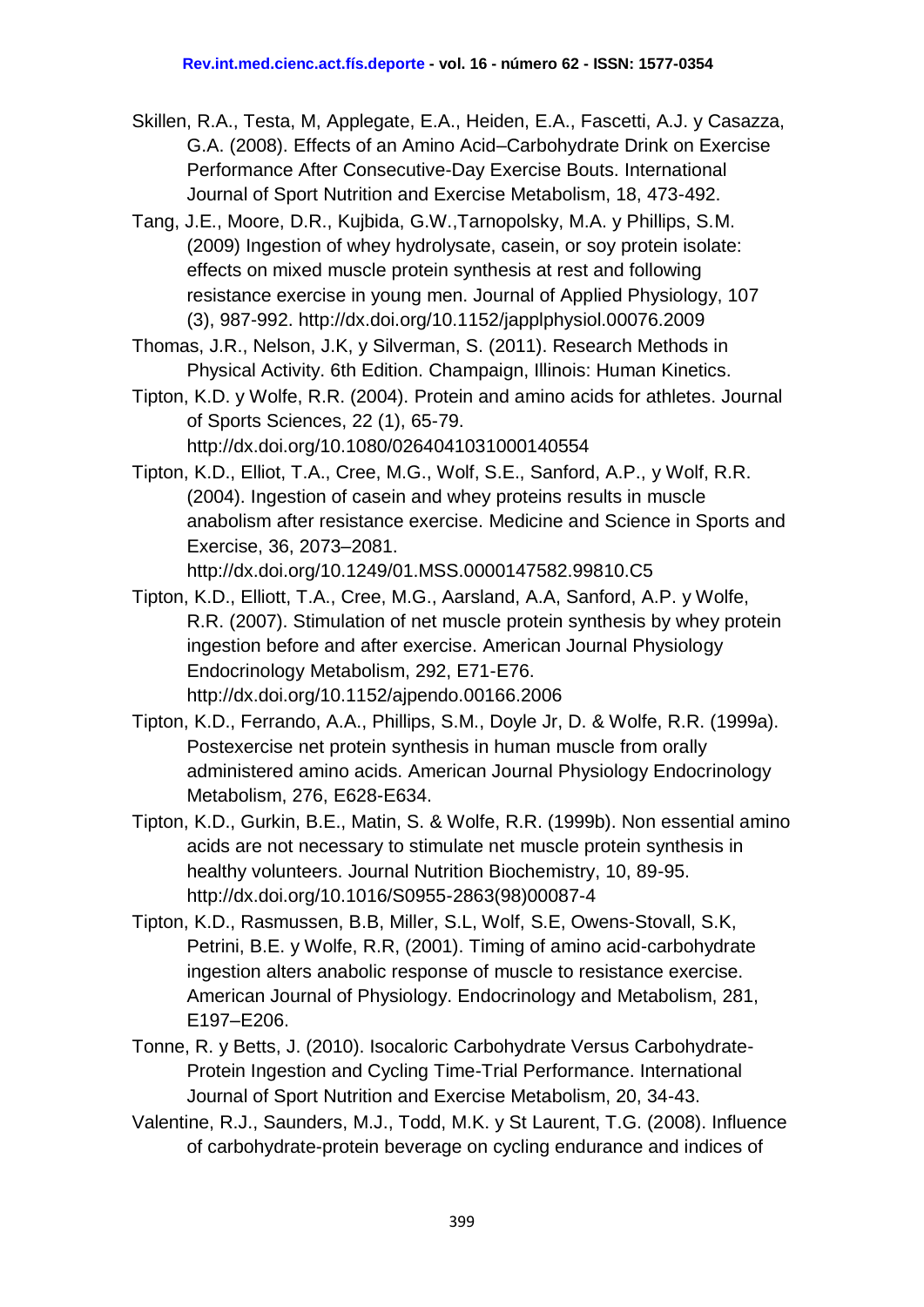muscle disruption. International Journal of Sport Nutrition and Exercise Metabolism, 18, 363–378.

Van Essen, M. y Gibala, M.J. (2006). Failure of protein to improve time trial performance when added to a sports drink. Medicine and Science in Sports and Exercise, 38, 1476–1483.

<http://dx.doi.org/10.1249/01.mss.0000228958.82968.0a>

- Van Hall, G., Raymakers, J.S.H., Saris, W.H.M. y Wagenmakers, A.J.M. (1995). Ingestion of branched-chain amino acids md tryptophan during sustained exercise in man: failure to affect performance. Journal of Physiology, 48, 789-794. <http://dx.doi.org/10.1113/jphysiol.1995.sp020854>
- Van Hall, G., Shirreffs, S.M. y Calbet, J.A. (2000). Muscle glycogen resynthesis during recovery from cycle exercise: No effect of additional protein ingestion. Journal of Applied Physiology, 88, 1631–1636.
- Van Loon, L.J., Kruijshoop, M., Verhagen, H., Saris, W.H., y Wagenmakers, A.J.(2000a). Ingestion of protein hydrolysate and amino acidcarbohydrate mixtures increases postexercise plasma insulin responses in men. Journal of Nutrition, 130, 2508–2513.
- Van Loon, L.J., Saris, W.H., Kruijshoop, M. y Wagenmakers, A.J. (2000b). Maximizing postexercise muscle glycogen synthesis: Carbohydrate supplementation and the application of amino acid or protein hydrolysate mixtures. American Journal of Clinical Nutrition, 72 (1), 106–111.
- Van Loon, L.J., Saris, W.H., Verhagen, H. y Wagenmakers, A.J. (2000c). Plasma insulin responses after ingestion of different amino acid or protein mixtures with carbohydrate. American Journal of Clinical Nutrition, 72 (1), 96-105.
- Volek, J.S., Forsythe, C.E. y Kraemer, W.J. (2006). Nutritional aspects of women strength athletes. British Journal of Sports Medicine, 40, 742- 748. <http://dx.doi.org/10.1136/bjsm.2004.016709>
- Wagenmakers, A.J.M. (1998). Muscle amino acid metabolism at rest and during exercise: role in human physiology and metabolism. Exercise Sport Science Review, 26, 287-314. [http://dx.doi.org/10.1249/00003677-](http://dx.doi.org/10.1249/00003677-199800260-00013) [199800260-00013](http://dx.doi.org/10.1249/00003677-199800260-00013)
- Wein, D. y Miraglia, M. (2011). Training table. Whey Protein vs. Casein Protein and Optimal Recovery. NSCA's Performance Training Journal, 10 (4), 14-22.
- Westerterp, K.R. (2013) Energy Balance in Motion, NY, USA: Ed. Springer[.http://dx.doi.org/10.1007/978-3-642-34627-9](http://dx.doi.org/10.1007/978-3-642-34627-9)
- Wilborn, CD., Taylor, L.W., Outlaw, J., Williams, L., Campbell, B., Foster, C.A., Smith-Ryan, A., Urbina, S. y Hayward, S. (2013). The Effects of Pre- and Post-Exercise Whey vs. Casein Protein Consumption on Body Composition and Performance Measures in Collegiate Female Athletes. Journal of Sports Science & Medicine, 12. 74-79.